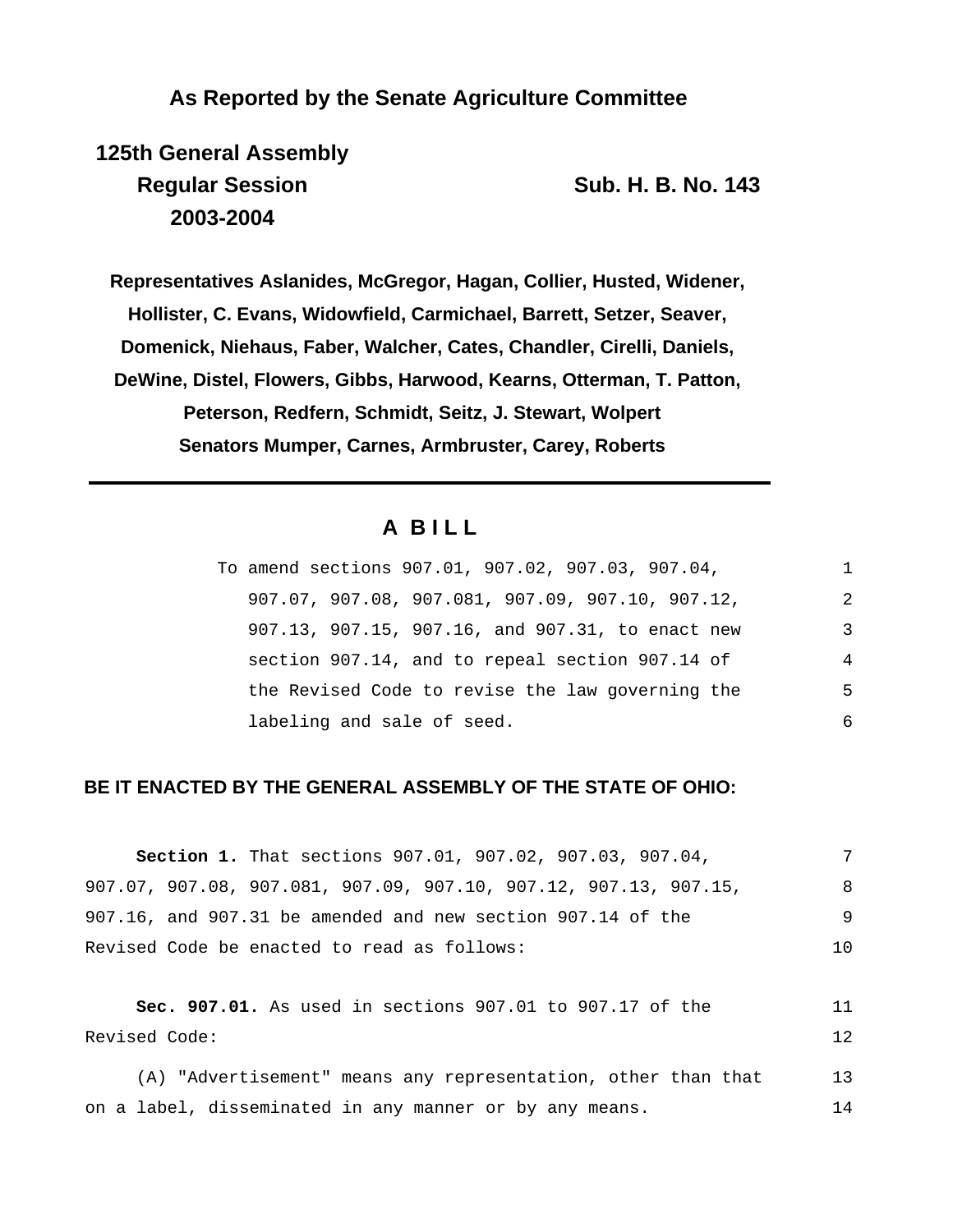#### **Sub. H. B. No. 143 Page 2 As Reported by the Senate Agriculture Committee**

(B) "Agricultural seed" means the seed of grass, native grass, forage, cereal, field and fiber crops, any other kinds of seed commonly recognized in this state as agricultural or field seed, lawn seed, and mixtures or blends of such seed. 15 16 17 18

(C) "Certifying agency" means an agency authorized by the laws of a state or a foreign country to certify officially seed, tubers for seeding purposes, or plants for varietal identification or for other factors and, in the case of seed, an agency determined by the United States secretary of agriculture to follow procedures and standards of seed certification comparable to those generally followed by seed certifying agencies which that are members of the association of official seed certifying agencies. 19 20 21 22 23 24 25 26

(D) "Germination" means the emergence and development from seed embryos of those structures which that indicate the capability of producing normal seedlings under ordinarily favorable conditions as determined by methods prescribed by rules of the association of official seed analysts. 27 28 29 30 31

(E) "Hard seed" means seed which that, because of impermeability, does not absorb moisture or germinate, but remains hard during the period of germination prescribed for that particular kind of seed. 32 33 34 35

(F) "Hermetically sealed" means that the container used does not allow water vapor penetration through any wall, including the seals, greater than five one-hundredths grams of water per twenty-four hours per one hundred square inches of surface at one hundred degrees Fahrenheit with a relative humidity on one side of ninety per cent and on the other side of zero per cent. 36 37 38 39 40 41

(G) "Hybrid" means the first generation seed of a cross produced by controlling the pollination and by combining: 42 43

(1) Two or more inbred lines; 44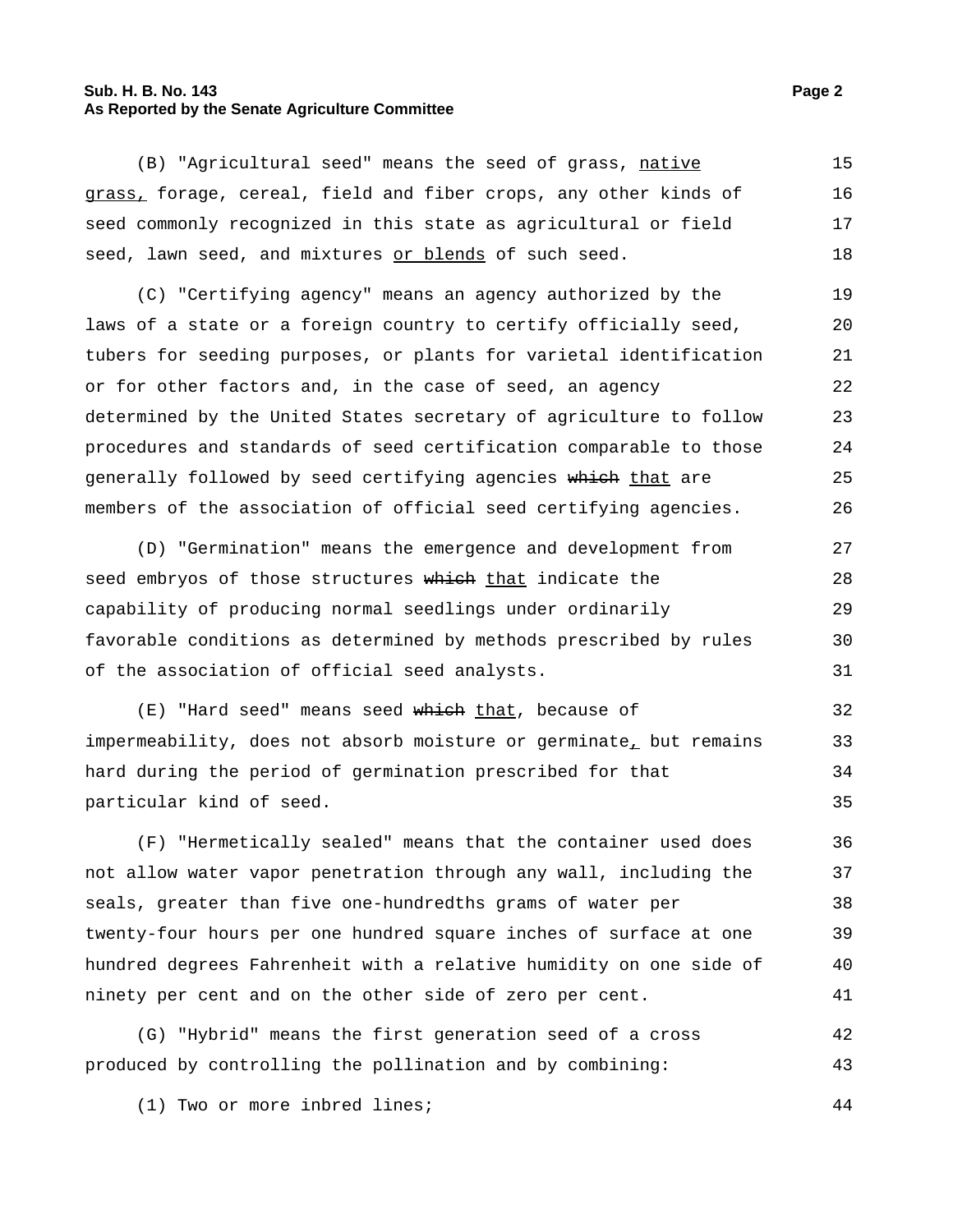## **Sub. H. B. No. 143 Page 3 As Reported by the Senate Agriculture Committee**

| (2) One inbred or a single cross with an open-pollinated                                    | 45 |
|---------------------------------------------------------------------------------------------|----|
| variety;                                                                                    | 46 |
| (3) Two varieties or species, except open-pollinated                                        | 47 |
| varieties of corn (Zea Mays). The                                                           | 48 |
| The second generation and subsequent generations from such                                  | 49 |
| crosses shall not be regarded as hybrids.                                                   | 50 |
| (H) "In bulk" <u>or "bulk"</u> means loose in vehicles <sub>7</sub> or bins, or             | 51 |
| other containers, but not in bags, boxes, or packets.                                       | 52 |
| (I) "Inert matter" means all matter not seeds, including                                    | 53 |
| broken seeds, sterile florets, chaff, fungus bodies, and stones.                            | 54 |
| (J) "Kind," in reference to seed, means one or more related                                 | 55 |
| species or subspecies which that, singly or collectively, are                               | 56 |
| known by one common name, for example, soybeans, oats, alfalfa, or                          | 57 |
| timothy.                                                                                    | 58 |
| (K) "Label <sub>7</sub> " except as used in "inspection fee label," means                   | 59 |
| <del>any</del> <u>a tag or other device that is attached to or</u> written, <u>stamped,</u> | 60 |
| <u>or</u> printed <del>, or graphic matter upon or attached to a</del> <u>on any</u>        | 61 |
| container of seed or the invoice pertaining thereto that                                    | 62 |
| accompanies any lot of bulk seed and that describes the kind of                             | 63 |
| seed together with any other information required by law. "Label"                           | 64 |
| includes an invoice under which any seed is imported into the                               | 65 |
| <u>state</u> .                                                                              | 66 |
| (L) "Lot of seed" means a definite quantity of seed                                         | 67 |
| identified by a lot number or other identification, every portion                           | 68 |
| or bag of which is uniform, within permitted tolerances, as to the                          | 69 |
| factors which that appear on the label.                                                     | 70 |
| (M) "Mixture" means a lot of agricultural seed consisting of                                | 71 |
| more than one kind <del>or variety</del> , each of which is present in excess               | 72 |
| of five per cent of the whole.                                                              | 73 |
|                                                                                             |    |

(N) "Origin" means a state, the District of Columbia, Puerto 74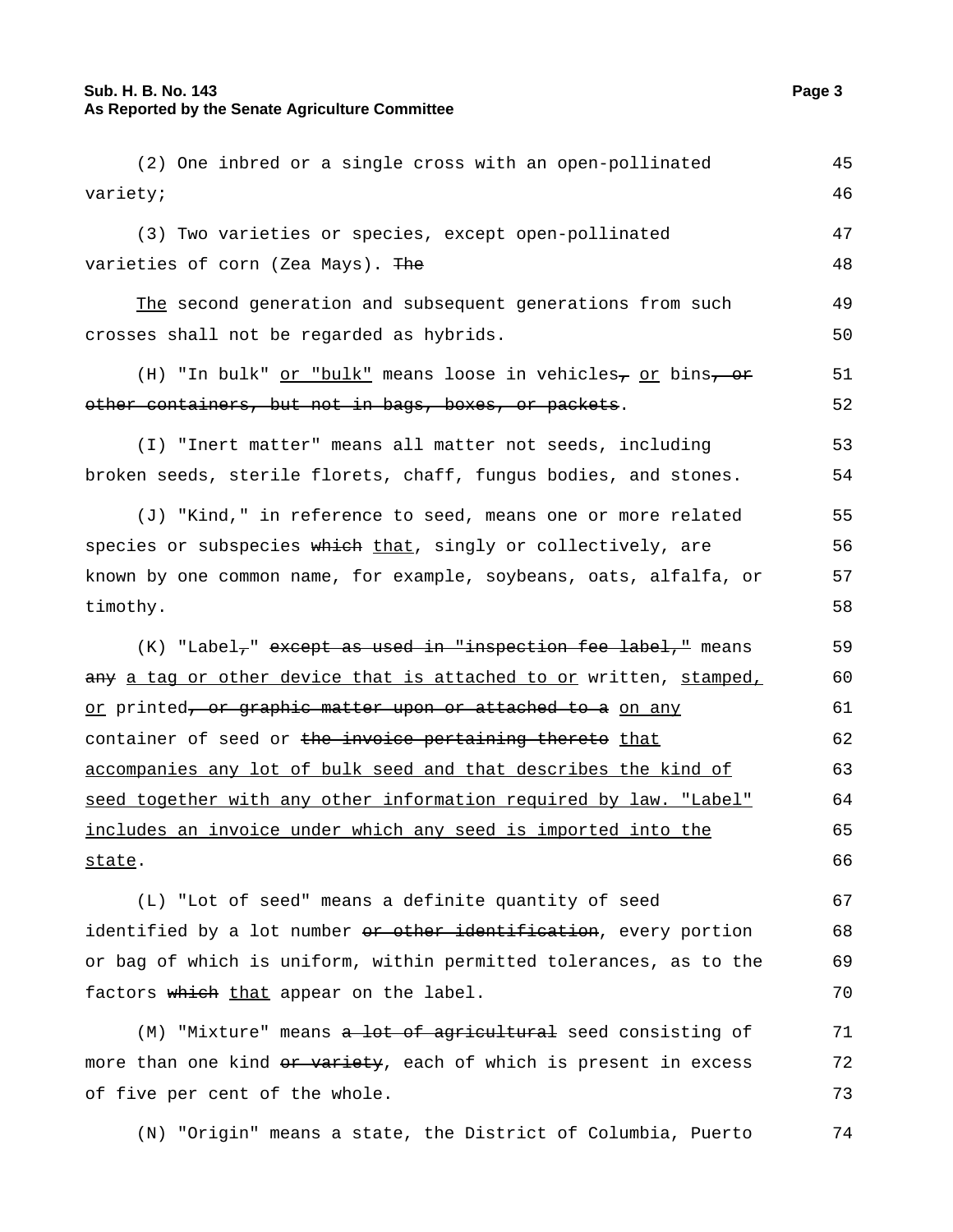#### **Sub. H. B. No. 143 Page 4 As Reported by the Senate Agriculture Committee**

designated portion thereof, where grown. 76 (O) "Other crop seed" means agricultural seed commingled with the kind, or kind and variety, of seed under consideration, but less than five per cent by weight of the lot. 77 78 79 (P) "Person" means any individual, partnership, corporation, company, society, association, public agency, receiver, trustee, or agent. 80 81 (Q) "Place of business" means any location, including any vehicle, where seed is sold, processed, conditioned, or stored. 83 84 (R) "Primary noxious weeds" or "prohibited Prohibited noxious weeds" means perennial weeds which that reproduce by seed, spread 85 86

Rico, a possession of the United States, or a foreign country, or

by roots, underground stems, or other reproductive parts $<sub>L</sub>$  and,</sub> when established, are highly destructive and difficult to control. 87 88

(S) "Processing" or "conditioning" means cleaning to remove chaff, sterile florets, immature seeds, weed seeds, inert matter, and other crop seeds, scarifying, blending to obtain uniform quality, or any other operation which that would change the purity or germination of the seed and therefore require retesting to determine the quality of the seed. "Processing" or "conditioning" does not include such operations as packaging, labeling, blending uniform lots of the same kind or variety without cleaning, or preparing a mixture without cleaning, any of which would not require retesting to determine the quality of the seed. 89 90 91 92 93 94 95 96 97 98

 $(T)$  "Pure seed" means agricultural  $\Theta$ r, vegetable, or flower seed free of inert matter and free of other seed distinguishable by appearance or by test. 99 100 101

(U) "Records" means the complete data, including representative samples, concerning each lot of agricultural, vegetable, or flower seed that is sold. "Records" includes information about the seed's source of purchase, and origin, the 102 103 104 105

75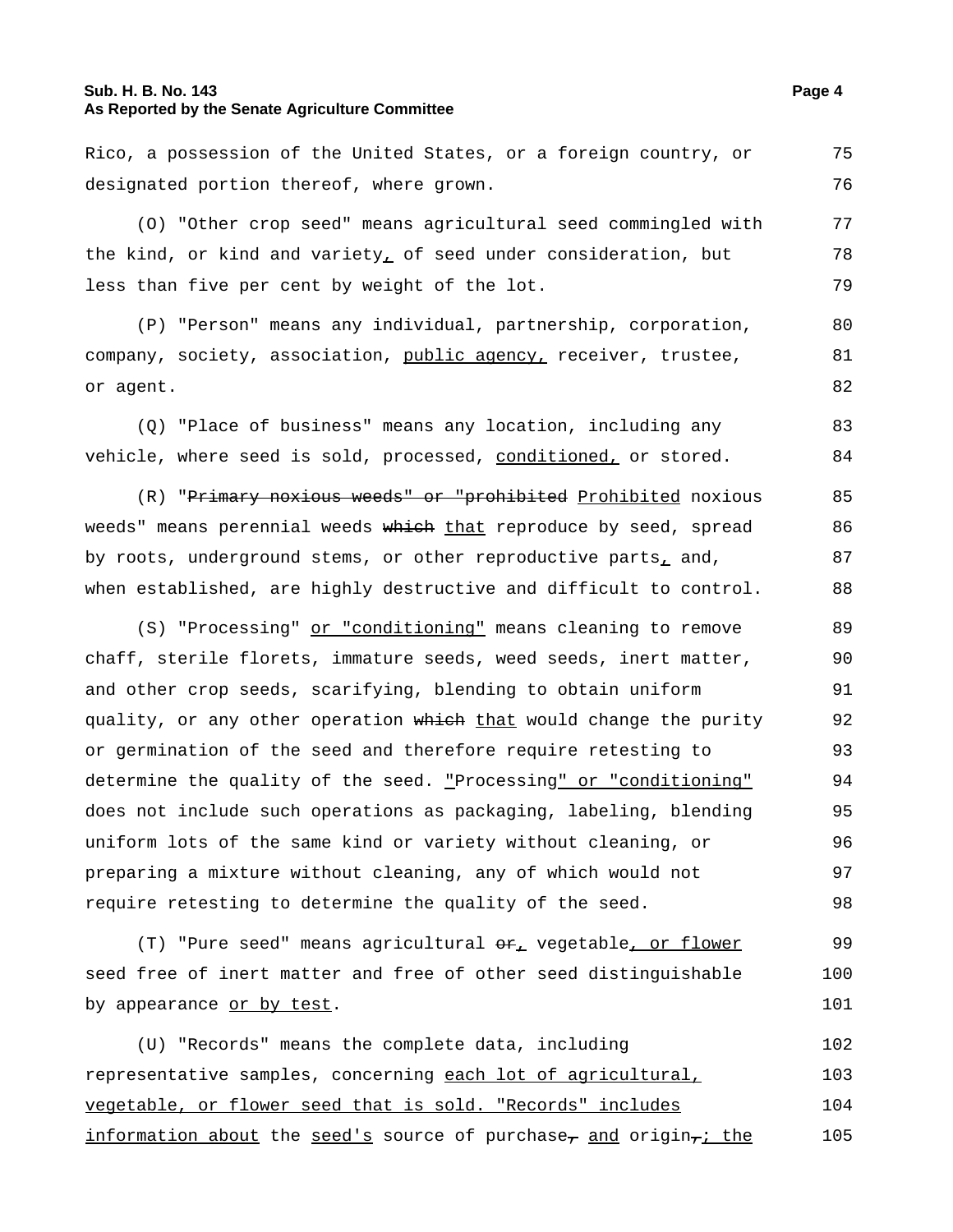## **Sub. H. B. No. 143 Page 5 As Reported by the Senate Agriculture Committee**

| <u>results of</u> germination <del>,</del> tests; the results of purity <del>,</del> tests | 106 |
|--------------------------------------------------------------------------------------------|-----|
| regarding the amount of pure seed, inert matter, crop seed, weed                           | 107 |
| <u>seed, and noxious weed seed contained in the lot of seed; and </u>                      | 108 |
| information concerning the processing, and disposition of each lot                         | 109 |
| <del>of agricultural</del> <u>the</u> seed <del>sold</del> .                               | 110 |
| (V) "Screenings" means chaff, sterile florets, immature seed,                              | 111 |
| inert matter, weed seed, or any other matter removed from seed in                          | 112 |
| any kind of processing and which that contains less than                                   | 113 |
| twenty-five per cent by weight of live agricultural $\theta_{\perp}$ vegetable,            | 114 |
| <u>or flower</u> seed.                                                                     | 115 |
| (W) "Secondary noxious weeds" or "restricted Restricted                                    | 116 |
| noxious weeds" means weeds <del>which</del> that are objectionable in fields,              | 117 |
| lawns, or gardens, but which that can be controlled by good                                | 118 |
| cultural practices.                                                                        | 119 |
| (X) "Sell" means or "sold" includes:                                                       | 120 |
| (1) Transferring ownership, offering or exposing for sale,                                 | 121 |
| exchanging, distributing, giving away, or transporting in this                             | 122 |
| state;                                                                                     | 123 |
| (2) Storing, carrying, or handling in aid of traffic in this                               | 124 |
| state, whether in person or through an agent, employee, or others;                         | 125 |
| (3) Receiving, accepting, or holding on consignment for sale.                              | 126 |
| (Y) "Standard Germination standard," as applied to vegetable                               | 127 |
| or flower seed, means the minimum percentage of germination                                | 128 |
| established by the director of agriculture for any kind or variety                         | 129 |
| of seed.                                                                                   | 130 |
| (Z) "Tolerance" means the allowable deviation from any                                     | 131 |
| percentage, fraction, or rate of occurrence stated on the label of                         | 132 |
| a lot of seed. Tolerance is based on the law of normal variation                           | 133 |
| from a mean.                                                                               | 134 |
| (AA) "Type" means either a group of varieties so nearly                                    | 135 |
|                                                                                            |     |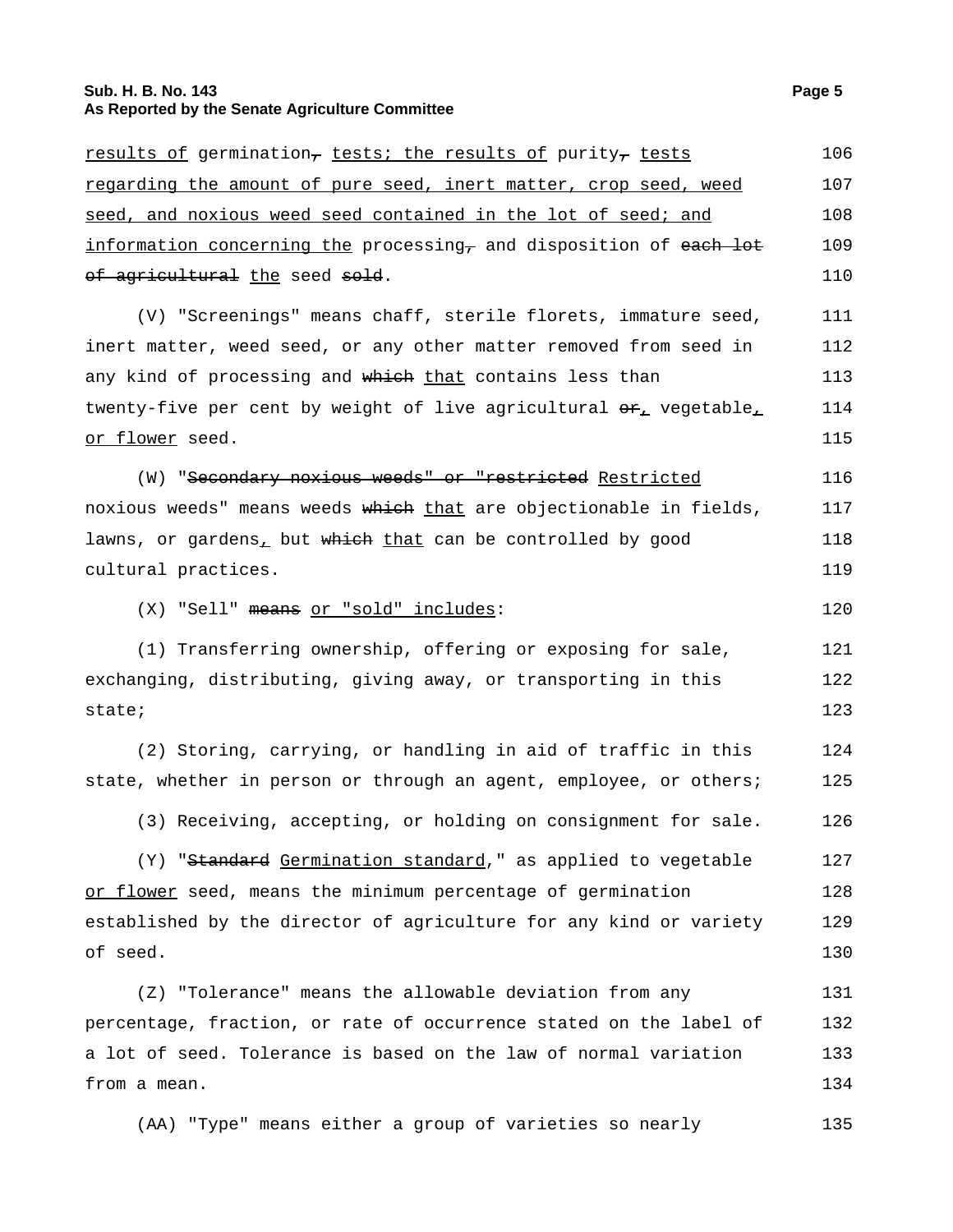#### **Sub. H. B. No. 143 Page 6 As Reported by the Senate Agriculture Committee**

similar that the individual varieties cannot be clearly differentiated except under special conditions or, when used with a variety name, seed of that variety which that may be mixed with seed of other varieties of the same kind and of similar character. In either case, ninety per cent of the pure seed shall be of the variety or group of varieties named or, upon growth, shall produce plants having characteristics similar to the variety or group of varities varieties named. 136 137 138 139 140 141 142 143

(BB) "Variety" means a subdivision of a kind which that is characterized by growth, plant, fruit, seed, or other characteristics by which it can be differentiated from other sorts of the same kind. 144 145 146 147

(CC) "Vegetable seed" means the seed of any crop which that is grown in gardens or on truck farms and is generally known and sold in this state under the name of vegetable seed or herb seed. 148 149 150

(DD) "Weed seed" means the seed and bulblets of all plants generally recognized in this state as weeds, including prohibited noxious weeds and restricted noxious weeds. 151 152 153

(EE) "Coated agricultural seed" means an agricultural seed with a film or layer applied to the seed<del>, which</del> that is greater than one per cent of the net weight, for purposes  $of$ , including, but not limited to, accurate seeding, nitrogen fixation, nutrient improvement, or protection from insects and pathogens. "Coated agricultural seed" does not include seeds treated with dusts or liquids, which that are virtually unmeasurable using association of official seed analysts rules. 154 155 156 157 158 159 160 161

(FF) "Combination seed-mulch product" means any product containing both seeds and a natural or artificial substance that is applied to the soil surface for the purpose of promoting seed germination through moisture retention, maintaining soil temperature, or preventing erosion, and may contain fertilizer. 162 163 164 165 166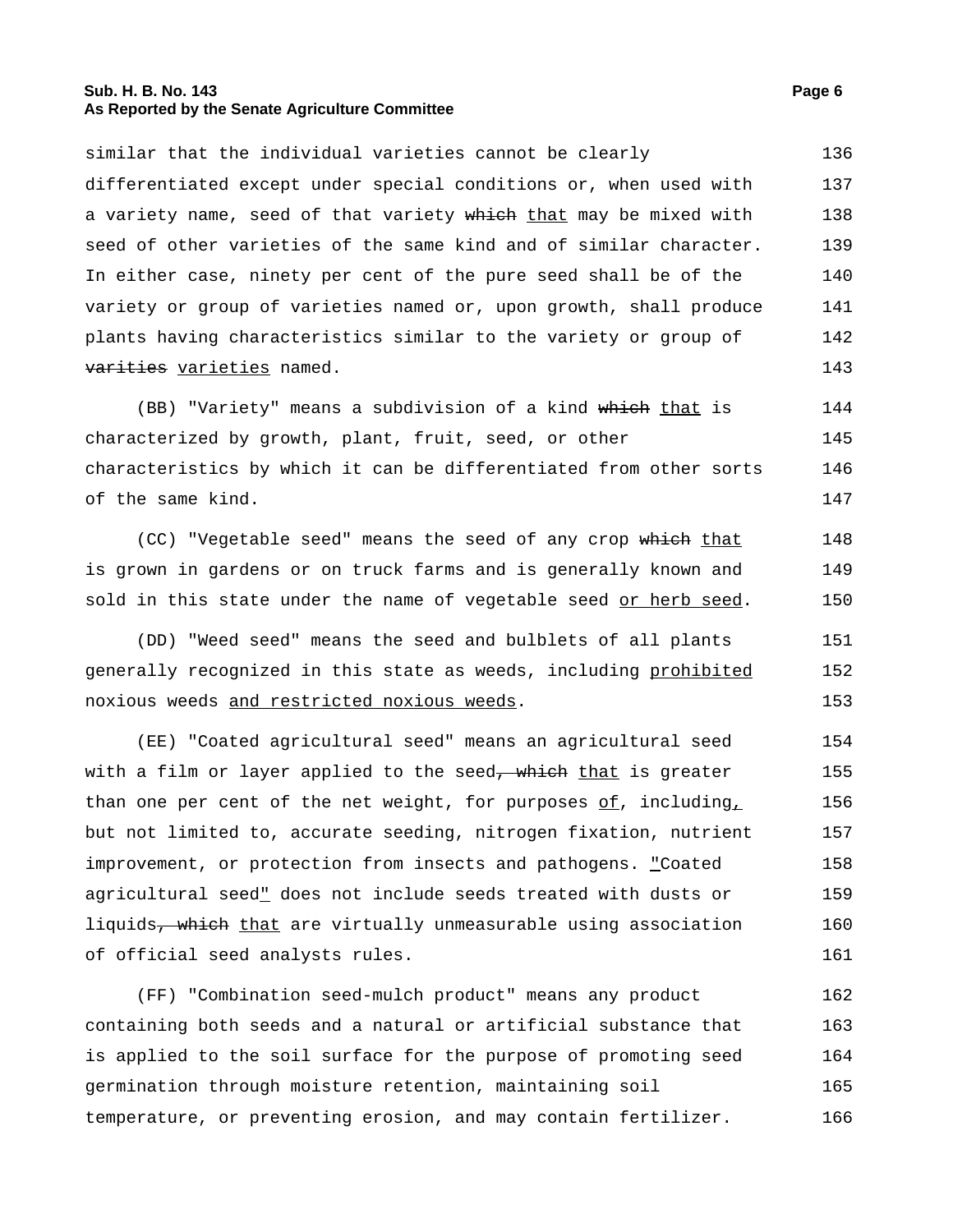## **Sub. H. B. No. 143 Page 7 As Reported by the Senate Agriculture Committee**

| (GG) "Blend" means seed that consists of more than one             | 167 |
|--------------------------------------------------------------------|-----|
| variety of a kind, with each variety representing more than five   | 168 |
| per cent by weight of the whole.                                   | 169 |
| (HH) "Flower seed" means the seed of herbaceous plants grown       | 170 |
| for their blooms, ornamental foliage, or other ornamental parts    | 171 |
| and commonly known as and sold under the name of flower seed.      | 172 |
| (II) "Pure live seed" means the sum of seed's percentage of        | 173 |
| germination plus the percentage of hard seed or dormant seed,      | 174 |
| multiplied by the percentage of pure seed, the product of which is | 175 |
| divided by one hundred. The result is expressed as a whole number. | 176 |
| Expressed as an equation, the definition of "pure live seed" is as | 177 |
| follows: (percentage of germination plus percentage of hard seed   | 178 |
| or dormant seed) multiplied by the percentage of pure seed equals  | 179 |
| <u>(product) divided by one hundred equals pure live seed.</u>     | 180 |
| (JJ) "Cool season grass seed" means the agricultural seed of       | 181 |
| Kentucky bluegrass, red fescue, chewings fescue, hard fescue, tall | 182 |
| fescue, perennial ryegrass, intermediate ryegrass, annual          | 183 |
| ryegrass, colonial bentgrass, creeping bentgrass, and mixtures or  | 184 |
| blends containing only those grass seeds.                          | 185 |
| (KK) "Native grass" has the meaning established in rules           | 186 |
| adopted under section 907.10 of the Revised Code.                  | 187 |
| (LL) "Class of seed" means a classification of seed that is        | 188 |
| established using the standards and procedures established by the  | 189 |
| association of official seed certifying agencies and that          | 190 |
| designates seed as breeder, foundation, registered, or certified   | 191 |
| seed.                                                              | 192 |
| (MM) "Container" means a packet, bag, box, tape, tube,             | 193 |
| envelope, pre-planted device, mat, or other device used to contain | 194 |
| seed, except that "container" does not include a vehicle or bin    | 195 |
| used to contain bulk seed.                                         | 196 |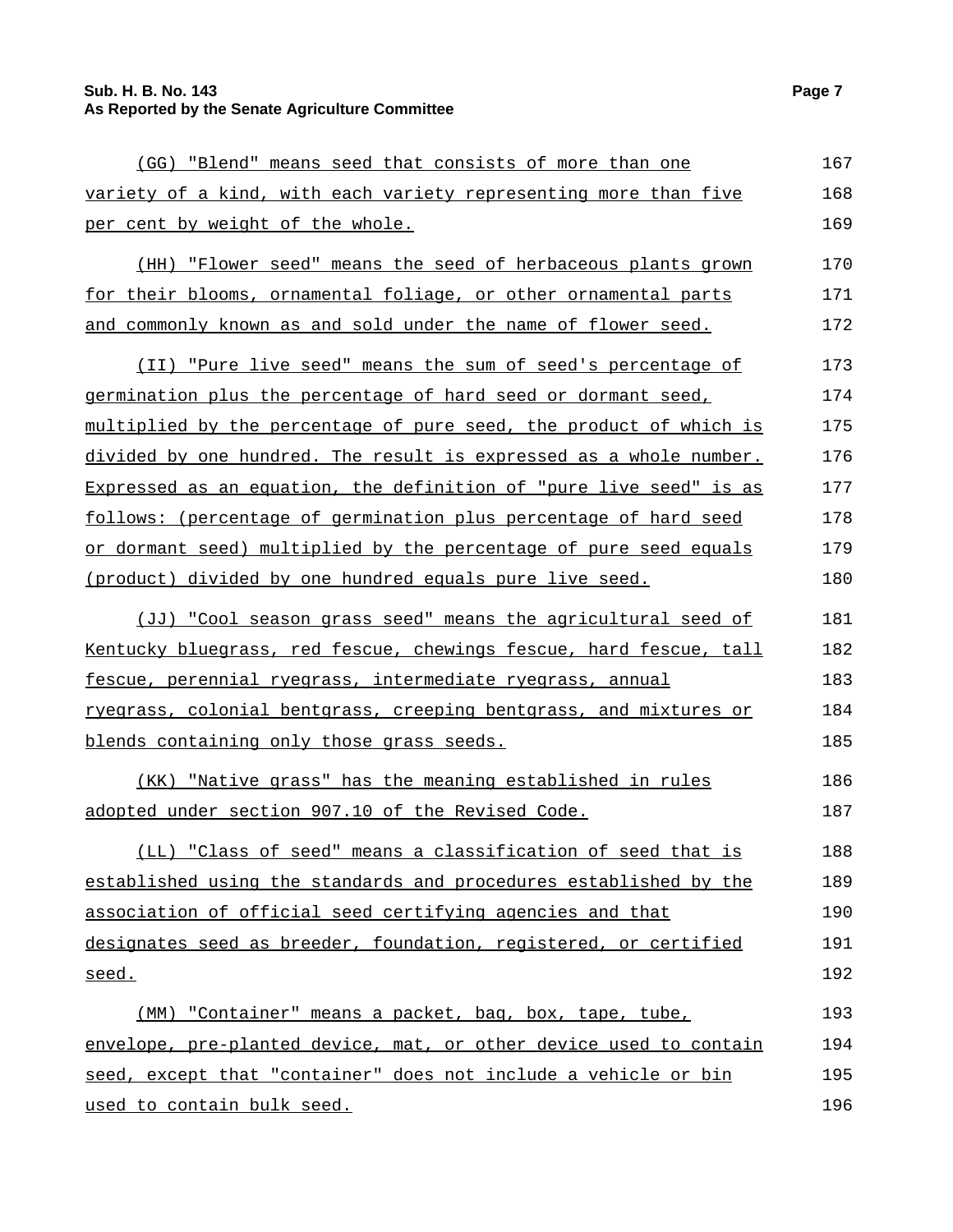#### **Sub. H. B. No. 143 Page 8 As Reported by the Senate Agriculture Committee**

|  | (NN) "Dormant seed" means viable seed, excluding hard seed, |  |  |  |  | 197 |  |
|--|-------------------------------------------------------------|--|--|--|--|-----|--|
|  | that fails to germinate when provided with the specified    |  |  |  |  | 198 |  |
|  | germination conditions for that kind of seed.               |  |  |  |  | 199 |  |

**Sec. 907.02.** (A) The Ohio seed improvement association shall certify for Ohio<sub>7</sub> agricultural  $\Theta_{L}$  vegetable, or flower seed, tubers for seeding purposes, or plants for varietal identification or for other factors. 200 201 202 203

(B) No person shall use, orally or in writing, alone or with other words, "certified," "registered," "foundation," or any other term which that suggests that the seed, tubers for seeding purposes, or plants have been certified unless the seed, tubers for seeding purposes, or plants have been certified by the Ohio seed improvement association. The prohibition established in this division does not apply to use of the word "certified" for the purpose of describing seed, tubers for seeding purposes, or plants that have been certified as organic in accordance with 7 U.S.C. 6501 et seq. 204 205 206 207 208 209 210 211 212 213

(C) The following information shall appear on the certification label attached to each container of each lot of seed, tubers for seeding purposes, or plants sold as "certified," "registered," or "foundation": 214 215 216 217

(1) The grower's name and address or producer number; 218

(2) The name of the Ohio seed improvement association as the certifying agency; 219 220

(3) The origin of the seed, tubers for seeding purposes, or plants; 221 222

(4) The class, kind, variety, or germ plasm of the seed; 223

(5) Any other information the director of agriculture may require by rule concerning health, vigor, purity, type, and other matters pertaining to certification. 224 225 226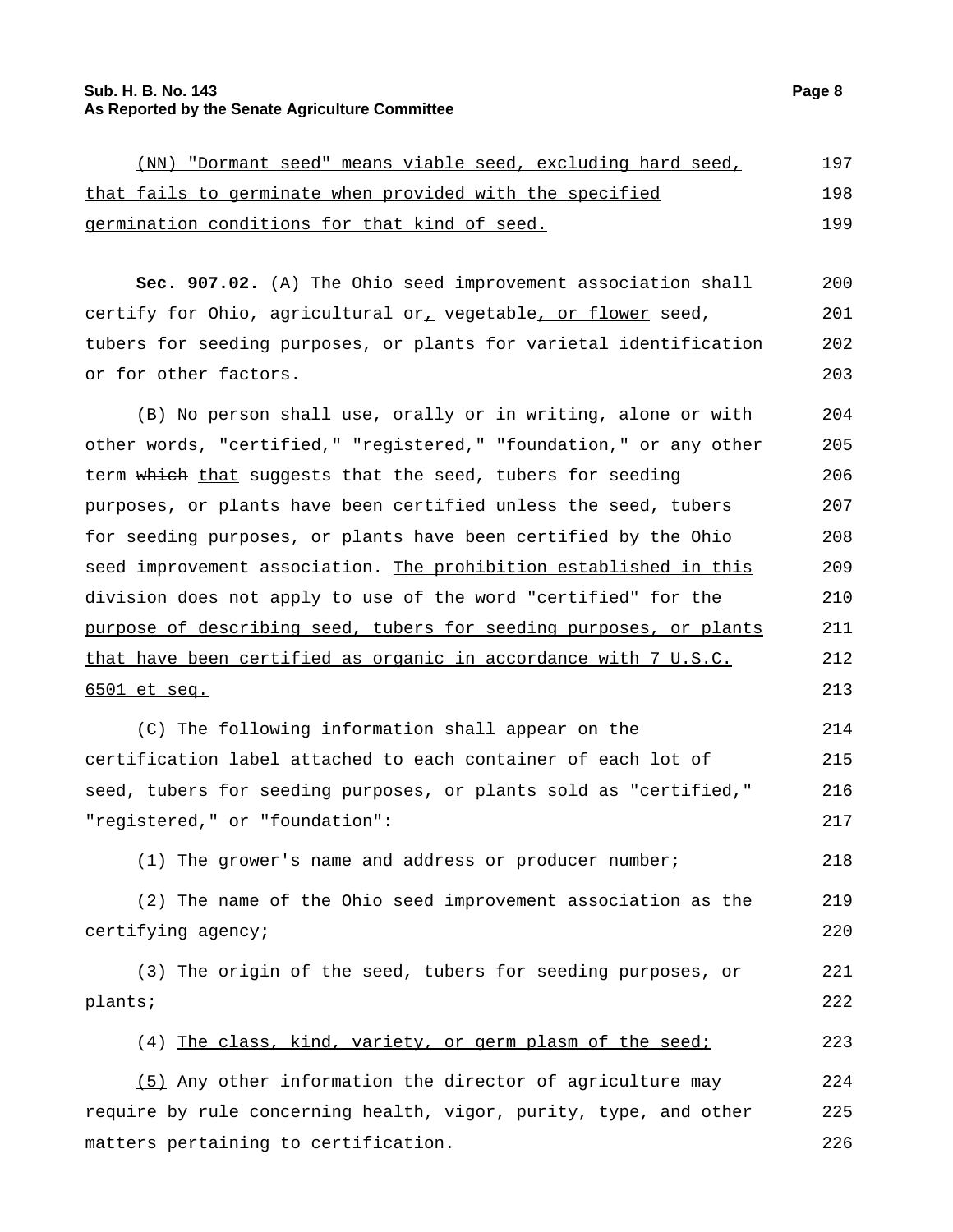#### **Sub. H. B. No. 143 Page 9 As Reported by the Senate Agriculture Committee**

| (D) The Ohio seed improvement association shall establish          | 227 |
|--------------------------------------------------------------------|-----|
| standards and procedures for seed certification that are no less   | 228 |
| stringent than those prescribed by the association of official     | 229 |
| seed certifying agencies and that do not conflict with sections    | 230 |
| 907.01 to 907.17 of the Revised Code and rules adopted under them. | 231 |
| The Ohio seed improvement association shall designate intervals at | 232 |
| which it shall conduct a review of the certification standards and | 233 |
| procedures. No proposed change to the standards and procedures may | 234 |
| take effect unless the change first is approved by an affirmative  | 235 |
| vote of at least two-thirds of the members of the association's    | 236 |
| governing body.                                                    | 237 |

**Sec. 907.03.** (A) Each container of agricultural  $\Theta F_L$ vegetable, or flower seed which that is sold for sowing purposes shall bear thereon on it or have attached thereto to it in a conspicuous place a label plainly written or printed in the English language giving the following information: 238 239 240 241 242

(1) For agricultural seed that is sold on a pure live seed basis or any other basis: 243 244

(a) The commonly accepted name of the kind, or kind and variety, of each agricultural seed component in excess of five per cent by weight of the whole and the percentage by weight of each in the order of its predominance. If the director of agriculture has determined in rules prescribed adopted under section 907.10 of the Revised Code that any such component of agricultural seed is generally labeled as to variety, the label shall bear, in addition to the name of the kind, the name of the variety, or the statement "variety not stated." If any such component is a hybrid, the label shall also bear the name of the hybrid. If more than one component seed kind is required to be named listed on the label, the word "mixture<sub>1</sub>" or "mixed<sub>1</sub>" or "mix" shall be stated appear conspicuously on the label. If more than one variety is listed on 245 246 247 248 249 250 251 252 253 254 255 256 257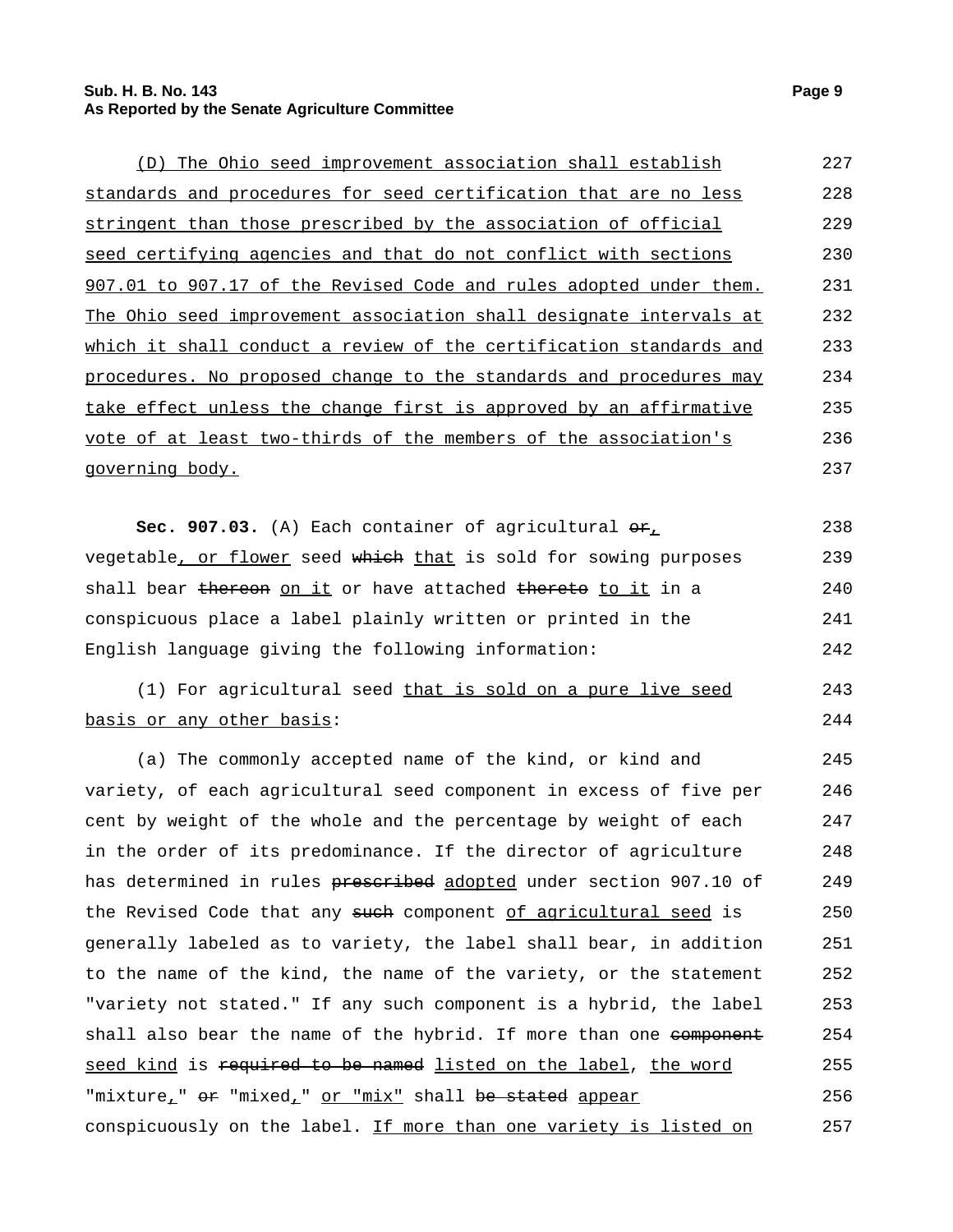## **Sub. H. B. No. 143 Page 10 As Reported by the Senate Agriculture Committee**

the label of seed consisting of a single kind, the word "blend"

| shall appear on the label.                                         | 259 |
|--------------------------------------------------------------------|-----|
| (b) The lot number or other lot identification;                    | 260 |
| (c) The origin, if known, of alfalfa and red clover. If the        | 261 |
| origin is unknown, the that fact shall be stated.                  | 262 |
| (d) The percentage by weight of all weed seed;                     | 263 |
| (e) The name and number of each kind of secondary restricted       | 264 |
| noxious-weed seed per ounce, when present singly or in             | 265 |
| combination:                                                       | 266 |
| (i) In excess of one seed in each ten grams of timothy, red        | 267 |
| top, tall meadow oatgrass, orchardgrass, crested dog's-tail,       | 268 |
| Kentucky bluegrass, Canada bluegrass, fescue, bromegrass,          | 269 |
| perennial and Italian ryegrass, crimson clover, red clover, white  | 270 |
| clover, alsike clover, sweet clover, alfalfa, or any other         | 271 |
| agricutural agricultural seed of similar size, other grasses and   | 272 |
| clovers not otherwise classified, or any combination thereof;      | 273 |
| (ii) In excess of one seed in each fifty grams of millet,          | 274 |
| rape, flax, sudangrass, or other seed not specified in division    | 275 |
| $(A)(1)(e)(i)$ or division $(A)(1)(f)$ of this section, or any     | 276 |
| combination thereof.                                               | 277 |
| (f) The name and number of each kind of secondary restricted       | 278 |
| noxious-weed seed per pound when present, singly or in             | 279 |
| combination, in excess of one seed in each two hundred grams of    | 280 |
| wheat, oats, rye, barley, buckwheat, vetches, or any other seed as | 281 |
| large as or larger than wheat, or any combination thereof;         | 282 |
| (g) The percentage by weight of agricultural seed, which may       | 283 |
| be designated as "crop seed," other than that required to be named | 284 |
| on the label;                                                      | 285 |
| (h) The percentage by weight of inert matter;                      | 286 |

(i) For each named agricultural seed: the percentage of 287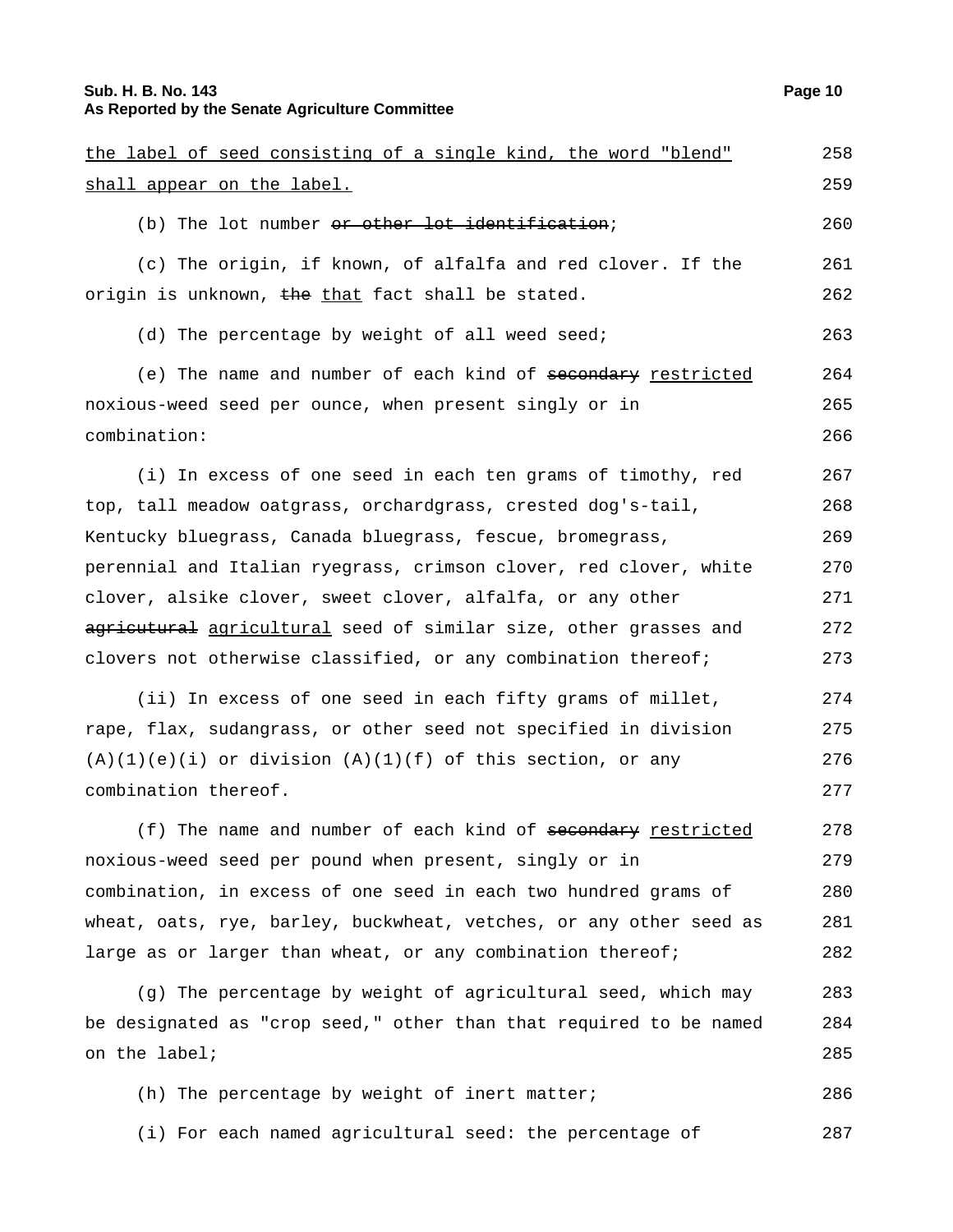## **Sub. H. B. No. 143 Page 11 As Reported by the Senate Agriculture Committee**

| germination, exclusive of hard seed; the percentage of hard seed,  | 288 |
|--------------------------------------------------------------------|-----|
| if present; and the calendar month and year the test was completed | 289 |
| to determine these percentages;                                    | 290 |
| (j) The name and address of the person who labels the seed.        | 291 |
| (2) For coated agricultural seed, in addition to the               | 292 |
| information required under division (A)(1) of this section:        | 293 |
| (a) The percentage by weight of pure seed with coating             | 294 |
| <u>material removed;</u>                                           | 295 |
| (b) The percentage by weight of coating material;                  | 296 |
| (c) The percentage by weight of inert matter exclusive of          | 297 |
| <u>coating material;</u>                                           | 298 |
| (d) The percentage of germination determined on four hundred       | 299 |
| <u>coated pellets.</u>                                             | 300 |
| (3) For vegetable seed that is sold in containers weighing         | 301 |
| <u>eight ounces or less</u> :                                      | 302 |
| (a) The name of the kind and variety of the seed;                  | 303 |
| (b) For seed which that germinates less than the germination       | 304 |
| standard established by the director under division (B)(3) of      | 305 |
| section 907.10 of the Revised Code:                                | 306 |
| (i) The percentage of germination, exclusive of hard seed;         | 307 |
| the percentage of hard seed, if present; and the calendar month    | 308 |
| and year the test was completed to determine these percentages;    | 309 |
| (ii) "Below standard" in not less than 8-point type in a           | 310 |
| conspicuous place on the same side of the label as that which      | 311 |
| states the percentage of germination or on the face of the         | 312 |
| container.                                                         | 313 |
| (c) The name and address of the person who labels or sells         | 314 |
| <del>the seed;</del>                                               | 315 |
| (d) The percentage of germination of any vegetable seed sold       | 316 |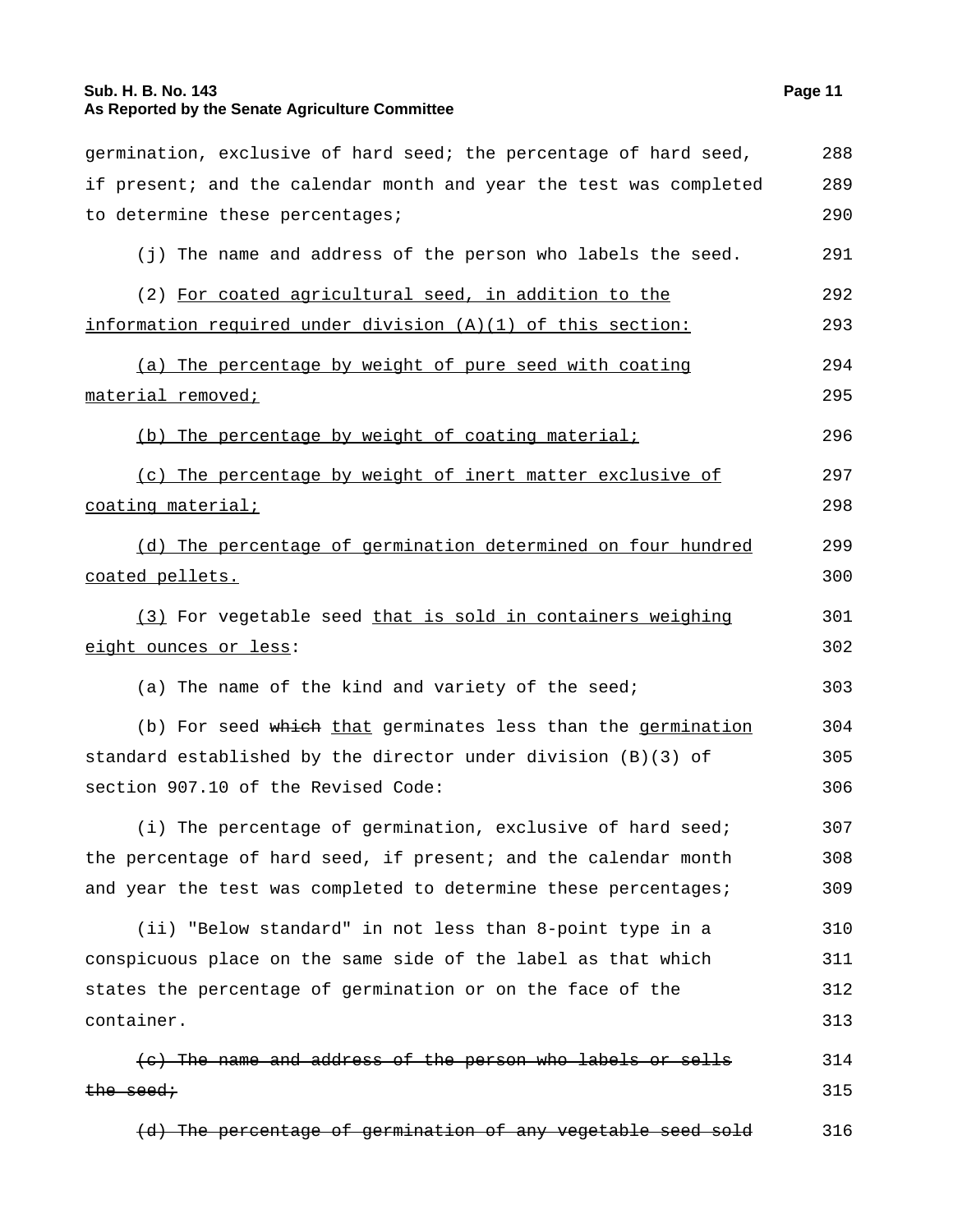## **Sub. H. B. No. 143 Page 12 As Reported by the Senate Agriculture Committee**

| in packets weighing less than four ounces shall be equal to or              | 317 |
|-----------------------------------------------------------------------------|-----|
| above the standard.                                                         | 318 |
|                                                                             |     |
| (e) The percentage of germination of any vegetable seed                     | 319 |
| determined to be equal to or above the standard may be, but is not          | 320 |
| required to be, stated on the label, or container, or packet.               | 321 |
| (3) For coated agricultural seed, in addition to the                        | 322 |
| $\frac{1}{1}$ information required under division $(A)(1)$ of this section: | 323 |
| (a) The percentage by weight of pure seeds with coating                     | 324 |
| material removed;                                                           | 325 |
| (b) The percentage by weight of coating material;                           | 326 |
| (e) The percentage by weight of inert matter exclusive of                   | 327 |
| eoating material;                                                           | 328 |
| (d) The percentage of germination determined on four hundred                | 329 |
| eoated pellets.                                                             | 330 |
| (c) The name and address of the person who labels the seed;                 | 331 |
| (d) The year in which the packed seed is intended for sale;                 | 332 |
| (e) The lot number.                                                         | 333 |
| (4) For vegetable seed that is sold in containers weighing                  | 334 |
| more than eight ounces:                                                     | 335 |
| (a) The name of each kind and variety of vegetable seed                     | 336 |
| present in excess of five per cent and the percentage by weight of          | 337 |
| each in order of its predominance;                                          | 338 |
| (b) The lot number;                                                         | 339 |
| (c) The following information for each vegetable seed named                 | 340 |
| on the label:                                                               | 341 |
| (i) The percentage of germination exclusive of hard seed;                   | 342 |
| (ii) The percentage of hard seed, if present.                               | 343 |
| Germination and hard seed may be stated as a total percentage if            | 344 |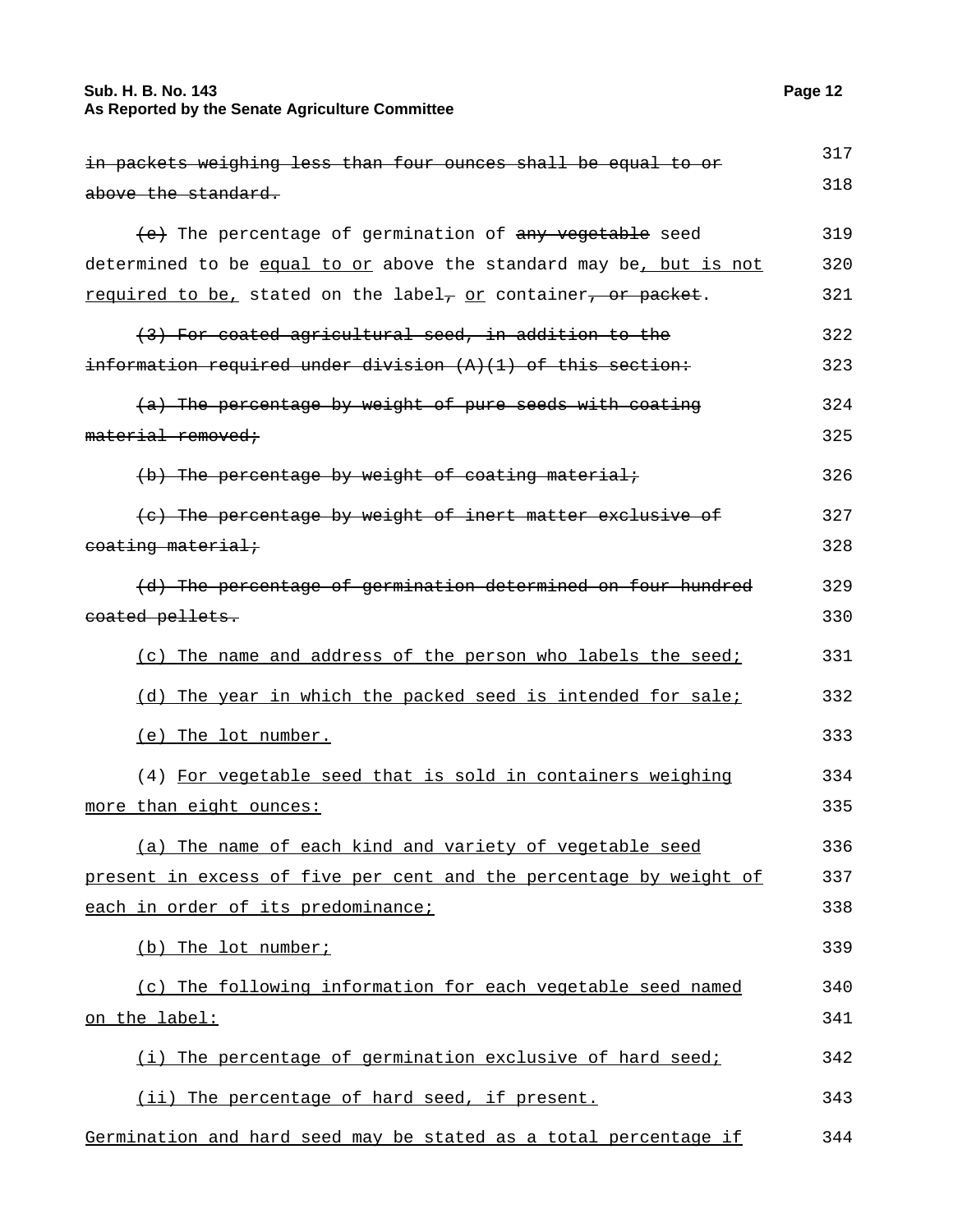## **Sub. H. B. No. 143 Page 13 As Reported by the Senate Agriculture Committee**

| desired.                                                          | 345 |
|-------------------------------------------------------------------|-----|
| (iii) The calendar month and year that the test used to           | 346 |
| determine each percentage was completed.                          | 347 |
| (d) The name and address of the person who labels the seed.       | 348 |
| (5) For flower seed that is sold in containers weighing eight     | 349 |
| ounces or less:                                                   | 350 |
| (a) The common name of the kind and variety of flower seed        | 351 |
| or, if commonly used, the scientific name of the kind and variety | 352 |
| of flower seed;                                                   | 353 |
| (b) The following information for flower seed that germinates     | 354 |
| less than the germination standard established by the director    | 355 |
| under division (B)(3) of section 907.10 of the Revised Code:      | 356 |
| (i) The percentage of germination, exclusive of hard seed;        | 357 |
| (ii) The percentage of hard seed, if present;                     | 358 |
| (iii) The calendar month and year that the test used to           | 359 |
| determine the percentages was completed;                          | 360 |
| (iv) The words "below standard" in not less than eight-point      | 361 |
| type in a conspicuous place on the same side of the label as that | 362 |
| which states the percentage of germination or on the face of the  | 363 |
| container.                                                        | 364 |
| The percentage of germination of any flower seed determined       | 365 |
| to be equal to or above the standard may be, but is not required  | 366 |
| to be, stated on the label or container.                          | 367 |
| (c) The name and address of the person who labels the seed;       | 368 |
| (d) The year in which the packed seed is intended for sale;       | 369 |
| (e) The lot number.                                               | 370 |
| (6) For flower seed in containers weighing more than eight        | 371 |
| ounces:                                                           | 372 |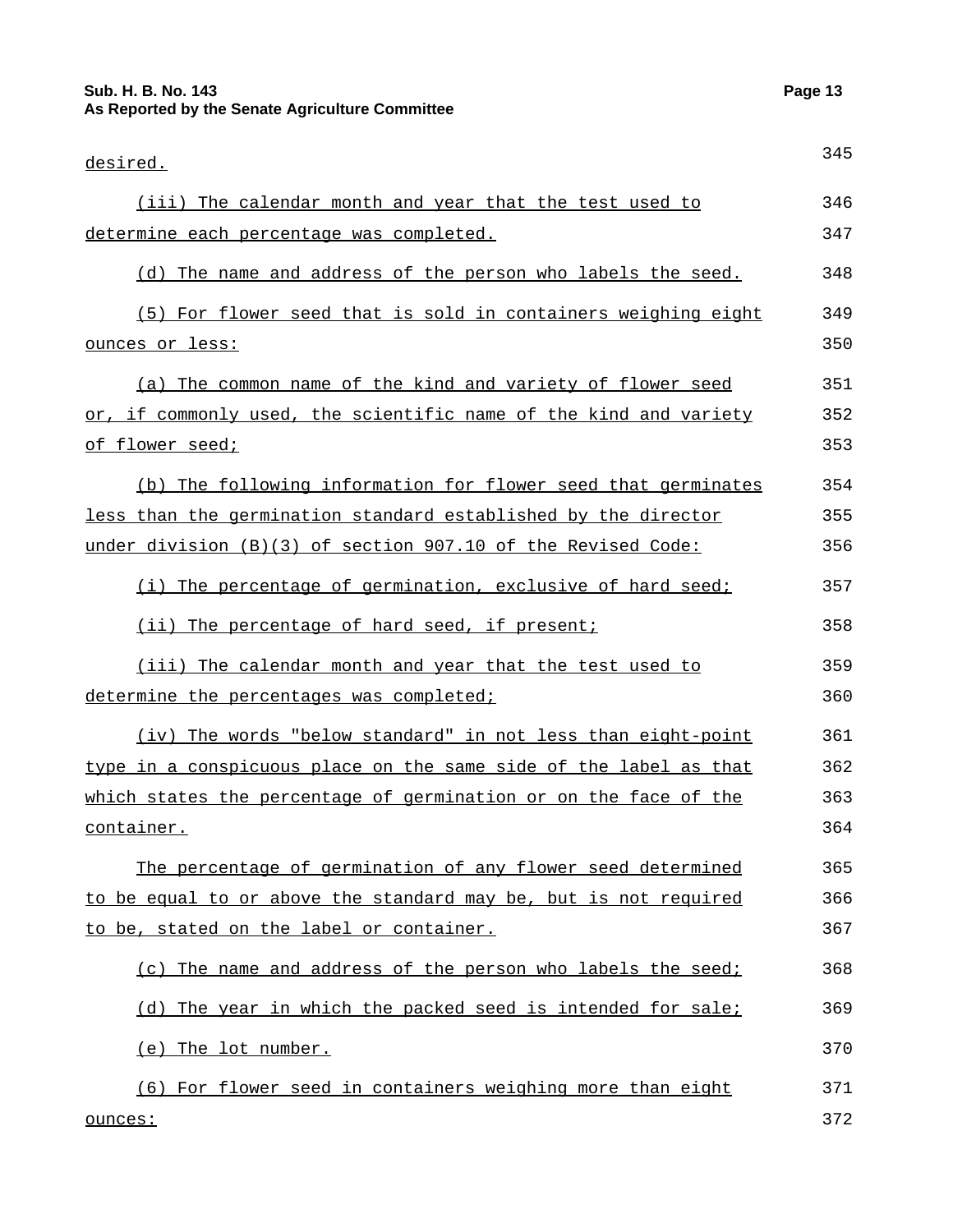| (a) The name of each kind and variety of flower seed present         | 373 |
|----------------------------------------------------------------------|-----|
| in excess of five per cent and the percentage by weight of each in   | 374 |
| <u>order of its predominance;</u>                                    | 375 |
| (b) The lot number;                                                  | 376 |
| (c) The following information for each flower seed named on          | 377 |
| the label:                                                           | 378 |
| (i) The percentage of germination exclusive of hard seed;            | 379 |
| (ii) The percentage of hard seed, if present.                        | 380 |
| Germination and hard seed may be stated as a total percentage if     | 381 |
| desired.                                                             | 382 |
| (iii) The calendar month and year that the test used to              | 383 |
| determine each percentage was completed.                             | 384 |
| (d) The name and address of the person who labels the seed.          | 385 |
| (7) For combination seed-mulch products:                             | 386 |
| (a) The word "combination," which shall be printed on the            | 387 |
| upper third of the principal display panel in the largest and most   | 388 |
| conspicuous type in relation to other words and designs on the       | 389 |
| $label:right:right}$                                                 | 390 |
| (b) Following the word "combination" on the upper third of           | 391 |
| the principal display panel, the words "seed, mulch, and             | 392 |
| fertilizer," as applicable and not necessarily in that order,        | 393 |
| printed in type smaller than, but no less than one-half the size     | 394 |
| of, the type used to print the word "combination-"i                  | 395 |
| (c) In addition to the information required under division           | 396 |
| $(A)(1)$ of this section, the product's analysis label shall contain | 397 |
| all of the following:                                                | 398 |
| (i) The seed origin, if known, for each kind or variety, or          | 399 |
| both;                                                                | 400 |
| (ii) The percentages by weight of mulch and, if applicable,          | 401 |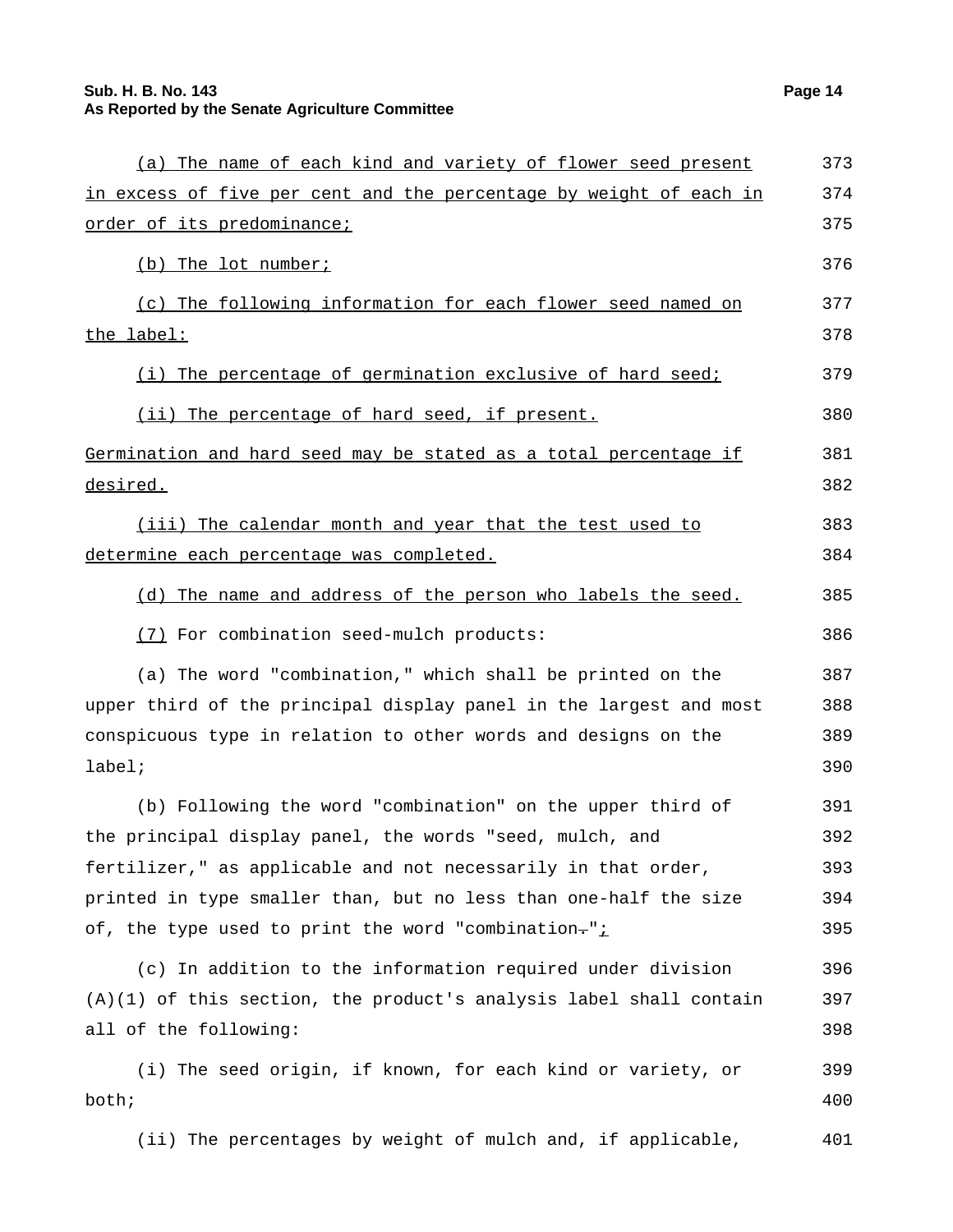## **Sub. H. B. No. 143 Page 15 As Reported by the Senate Agriculture Committee**

| of fertilizer;                                                      | 402 |
|---------------------------------------------------------------------|-----|
| (iii) Any noxious weeds. If no noxious weeds are present,           | 403 |
| "noxious weeds--none found" shall be stated.                        | 404 |
| (B) The total of the percentages required by divisions              | 405 |
| $(A)(1)(i)$ and $(A)(2)(b)(i)$ of this section may be stated on the | 406 |
| label. Such total shall be used when applying the rules of          | 407 |
| tolerance When dormant seed is encountered with respect to any of   | 408 |
| the following named grasses, the result of a tetrazolium test also  | 409 |
| may be shown on the label of the grass seed to indicate the         | 410 |
| potential germination and viability of the seed:                    | 411 |
| (1) Bluestem, big (Andropogon gerardii);                            | 412 |
| (2) Bluestem, little (Schizachyrium scoparium);                     | 413 |
| (3) Dropseed, sand (Sporobolus cryptandrus);                        | 414 |
| (4) Grama, sideoats (Bouteloua curtipendula);                       | 415 |
| (5) Indiangrass (Sorghastrum nutans);                               | 416 |
| (6) Needlegrass (Stipa viridula);                                   | 417 |
| (7) Switchgrass (Panicum virgatum).                                 | 418 |
| (C) In the case of agricultural or vegetable seed sold from         | 419 |
| vehicles, bins, or other bulk containers to which the purchaser     | 420 |
| has access before buying, the seller shall attach a complete label  | 421 |
| to the bulk container or display adjacent thereto a placard         | 422 |
| bearing a complete label stating the information required by this   | 423 |
| section. The label shall be conspicuous to the buyer. If the buyer  | 424 |
| purchases more than ten pounds of the bulk seed, the seller shall   | 425 |
| attach a label to the container of seed being purchased stating     | 426 |
| the information required by this section Bulk agricultural,         | 427 |
| vegetable, or flower seed that is offered for sale or sold shall    | 428 |
| comply with the labeling requirements established in division (A)   | 429 |
| of this section, except that the label shall be provided in the     | 430 |
| following manner rather than being attached to a container:         | 431 |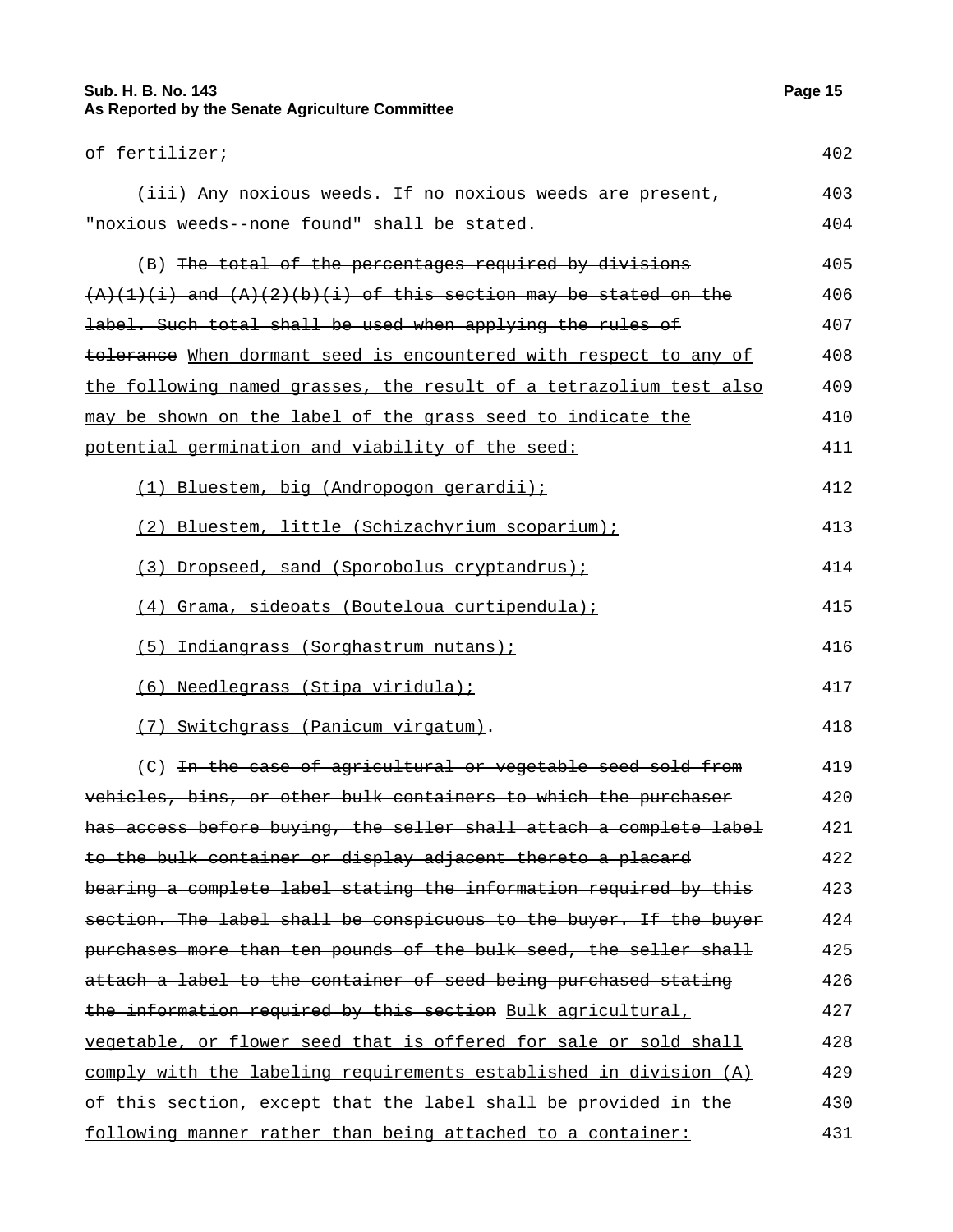#### **Sub. H. B. No. 143 Page 16 As Reported by the Senate Agriculture Committee**

the information.

| (1) The label shall be posted next to the bulk seed so that        | 432 |
|--------------------------------------------------------------------|-----|
| it is easily read by the purchaser.                                | 433 |
| (2) In the case of bulk seed purchased in excess of twenty         | 434 |
| pounds, the seller shall provide a copy of the label to the        | 435 |
| consumer in conjunction with the bill of sale.                     | 436 |
| (D) No information concerning a test date, pure seed, inert        | 437 |
| matter, crop seed, weed seed, germination, hard seed, or noxious   | 438 |
| weed seed shall be included on a label for agricultural,           | 439 |
| vegetable, or flower seed unless a test has been conducted on that | 440 |
| lot of seed prior to its being sold to determine the accuracy of   | 441 |
|                                                                    |     |

**Sec. 907.04.** (A) Any person selling who holds a valid seed labeler permit issued under section 907.13 of the Revised Code and who sells agricultural  $\Theta$ <sub>r</sub> vegetable, or flower seed shall, for a period of eighteen months from the date of the final sale or other final disposition he makes made, keep complete records of each lot of agricultural  $e_{L}$  vegetable, or flower seed that he the person sells<del>; provided, that if</del>. If purchases are made from persons who keep records available for inspection as required under this division, the keeping for eighteen months of an invoice of each purchase and sale stating the kind of seed and the lot number meets the requirement as to records. The invoices and other records that are required to be kept under this division shall be maintained at a location in this state. 443 444 445 446 447 448 449 450 451 452 453 454 455

(B) Any person located outside this state who distributes agricultural or vegetable seed within or into this state shall maintain the records required under division (A) of this section at a location in this state. If the director of agriculture or his the director's designated representative determines that an audit of such a person who is required to keep records under division (A) of this section is necessary in order to determine the sales 456 457 458 459 460 461 462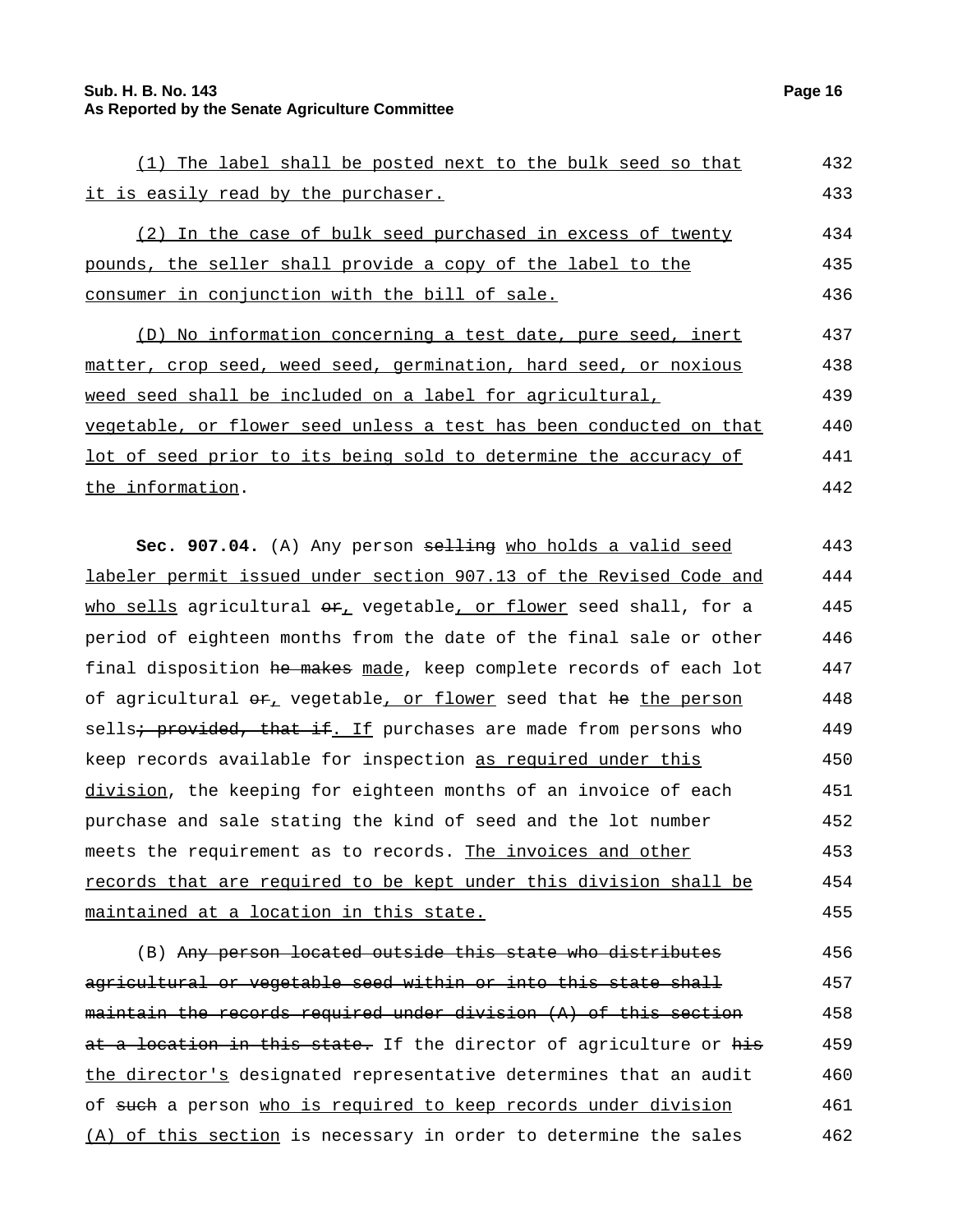## **Sub. H. B. No. 143 Page 17 As Reported by the Senate Agriculture Committee**

|                                                                     | 463 |
|---------------------------------------------------------------------|-----|
| of seed made within or into this state by that person and the       |     |
| amount of the fee that the person owes this state under section     | 464 |
| 907.13 907.14 of the Revised Code, the director or the director's   | 465 |
| authorized agent may request the auditor of state to audit the      | 466 |
| person. Upon receiving a request from the director under this       | 467 |
| division, the auditor of state shall conduct such an audit. If the  | 468 |
| audit occurs at a location outside this state, the person being     | 469 |
| audited shall pay the director all the costs incurred by the        | 470 |
| auditor of state in conducting the audit. The costs of any audit    | 471 |
| under this division shall be charged to the department of           | 472 |
| agriculture in the same manner as costs of an audit of the          | 473 |
| department.                                                         | 474 |
|                                                                     |     |
| Sec. 907.07. No person shall sell any agricultural $\Theta_{L}^{2}$ | 475 |
| vegetable, or flower seed:                                          | 476 |
| (A) Unless the test used to determine the information               | 477 |
| concerning the seed's percentage of germination that is required    | 478 |
| by section 907.03 of the Revised Code to appear on the label of     | 479 |
| the seed has been completed within:                                 | 480 |
| (1) A nine-month twelve-month period immediately prior to           | 481 |
| sale, exclusive of the calendar month in which the test was         | 482 |
| completed, if the seed is not in hermetically sealed packages or    | 483 |
| containers or if the seed is agricultural seed other than cool      | 484 |
| season grass seed;                                                  | 485 |
| (2) A fifteen-month period prior to sale, exclusive of the          | 486 |
| calendar month in which the test was completed, if the seed is a    | 487 |
| cool season grass seed or a mixture of or blend of only cool        | 488 |
| season grass seeds and if the seed is not in hermetically sealed    | 489 |
| containers;                                                         | 490 |
|                                                                     |     |
| (3) A thirty-six-month period immediately prior to sale,            | 491 |
| exclusive of the calendar month in which the test was completed,    | 492 |

if the seed is in hermetically sealed packages or containers: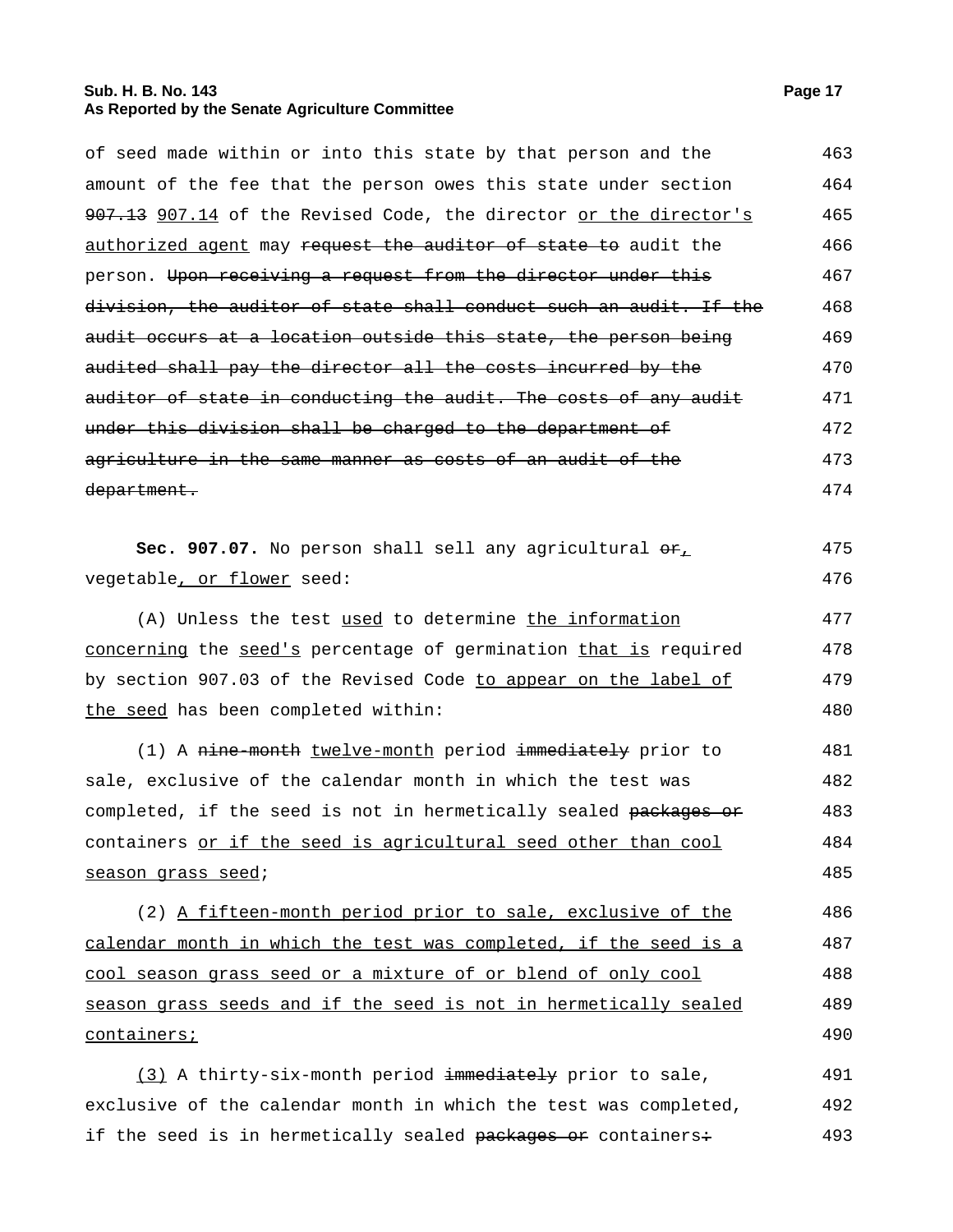## **Sub. H. B. No. 143 Page 18 As Reported by the Senate Agriculture Committee**

| provided, that any. Any such seed may be sold more than thirty-six   | 494 |
|----------------------------------------------------------------------|-----|
| months after the month in which it has been tested at any time       | 495 |
| after the thirty-six-month period has expired if it is retested      | 496 |
| within a nine-month period immediately prior to sale. Seed that      | 497 |
| has been retested may be sold for an additional time period if it    | 498 |
| is accompanied by a new label that complies with the labeling        | 499 |
| requirements established in sections 907.01 to 907.17 of the         | 500 |
| Revised Code. The time period shall consist of twelve consecutive    | 501 |
| months, not including the month in which the retest was performed.   | 502 |
| After the twelve-month period has expired, the cycle of retesting    | 503 |
| and relabeling followed by a twelve-month saleable period may be     | 504 |
| repeated one or more times.                                          | 505 |
| (B) If the seed is not labeled in accordance with sections           | 506 |
| 907.01 to 907.17 of the Revised Code or has a false or misleading    | 507 |
| $label:right}$                                                       | 508 |
| (C) Pertaining to which there has been a false or misleading         | 509 |
| advertisement;                                                       | 510 |
| (D) If the seed contains, singly or collectively, primary            | 511 |
| prohibited noxious-weed seeds, subject to a tolerance of not to      | 512 |
| exceed nine primary noxious weed seeds per pound in seed of          | 513 |
| redtop, timothy, orchardgrass, bluegrass, fescue, bromegrass, red    | 514 |
| elover, white clover, alsike clover, sweet clover, or any other      | 515 |
| seed of similar size; seed. In addition, no person shall sell any    | 516 |
| tree or shrub seed that contains prohibited noxious-weed seed.       | 517 |
| (E) If the seed contains, singly or collectively, primary            | 518 |
| noxious weed seeds, subject to a tolerance of not to exceed five     | 519 |
| primary noxious-weed seeds per pound in seed of millet, rape,        | 520 |
| flax, sudangrass, wheat, oats, rye, barley, buckwheat, vetches, or   | 521 |
| any other seed as large as or larger than wheat;                     | 522 |
| $\overline{f}$ If the seed has been treated with poisonous material, | 523 |

unless the seed and the label on the package of seed comply with 524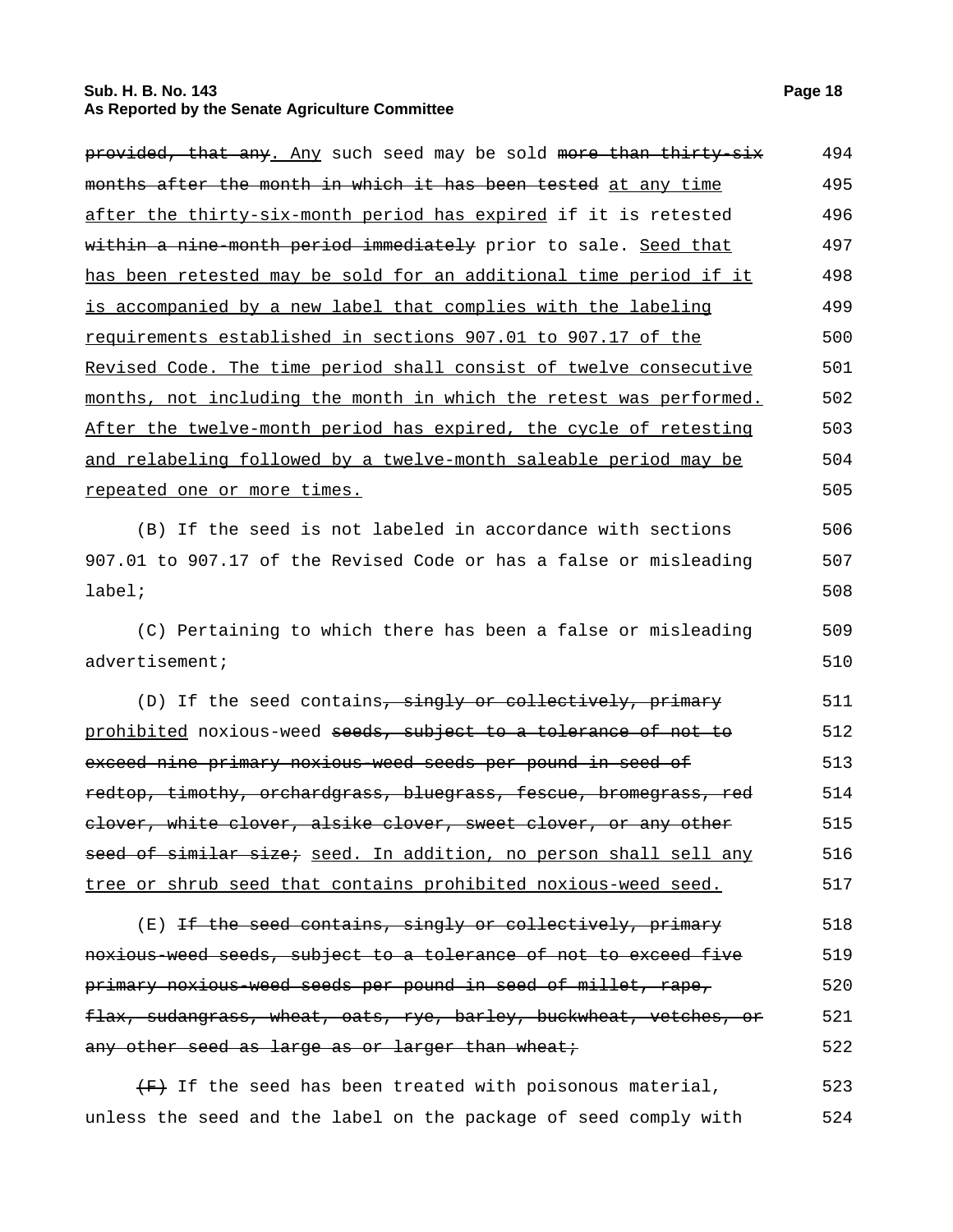#### **Sub. H. B. No. 143 Page 19 As Reported by the Senate Agriculture Committee**

sections 907.44 and 907.45 of the Revised Code; 525  $(\theta + \theta)$  If the seed is in containers bearing labels which that state a liability or nonwarranty clause disclaiming responsibility for any information on the label required by section 907.03 of the Revised Code; 526 527 528 529  $(H)$ (G) If the seed contains more than one-fourth of one per cent by weight of secondary restricted noxious-weed seed or more than two and one-half per cent of all weed seed; 530 531 532  $\overline{H}(H)$  If the seed contains more than fifteen per cent by weight of inert matter unless the product is one of the following: 533 534  $(1)$  A coated agricultural seed;  $535$ (2) A combination seed-mulch product containing not less than five per cent by weight of pure seedi 536 537 (3) Native grass seed that is designated by rules adopted by the director of agriculture as characteristically exhibiting high inert matter. 538 539 540  $\overline{+J}(I)$  At public auction unless the seed is labeled in accordance with sections 907.01 to 907.17 of the Revised Code and bears seed inspection fee tags the person who labeled the seed obtained a permit to do so as provided in section 907.13 of the Revised Code; 541 542 543 544 545  $(K+1)$  By variety name if the seed is not certified by a certifying agency if the seed is a variety for which a certificate of plant variety protection has been applied for or granted under the federal "Plant Variety Protection Act," public law 91-577 84 Stat. 1542 (1970), 7 U.S.C. 2321 et seq., as amended, which application or granted certificate specifies sale as a class of certified seed only÷<sub>+</sub> provided, that seed from a certified lot may be labeled by variety name when used in a mixture by, or with approval of, the owner of the varietyi 546 547 548 549 550 551 552 553 554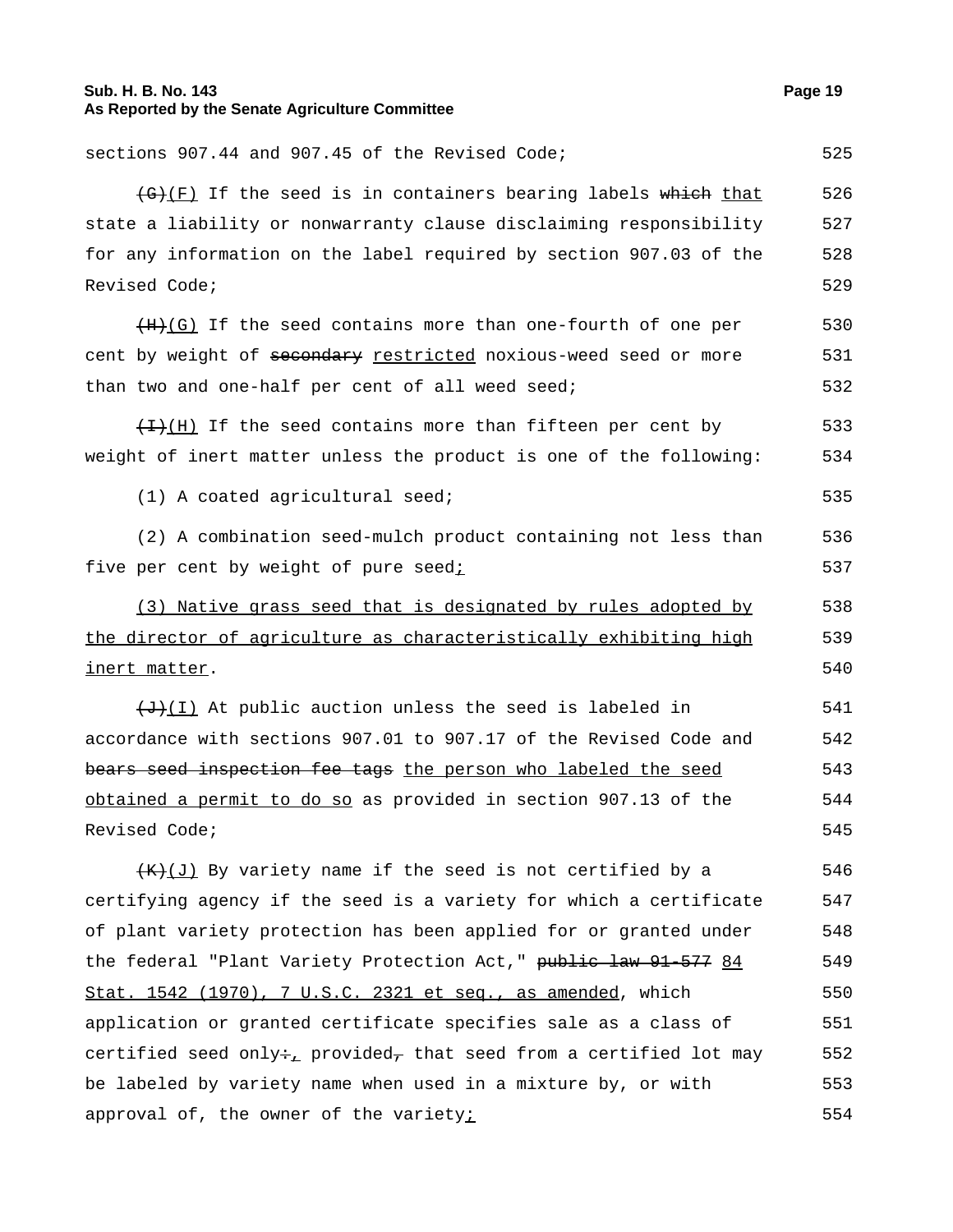#### **Sub. H. B. No. 143 Page 20 As Reported by the Senate Agriculture Committee**

(K) If the seed is out of compliance with the tolerance established for it under rules adopted by the director. 555 556

## **Sec. 907.08.** No person shall <u>do any of the following</u>: 557

(A) Detach, alter, deface, conceal, or destroy any label required by sections 907.01 to 907.17 of the Revised Code or the rules adopted thereunder under them, or alter or substitute seed in a manner that may defeat the purposes of such those sections; 558 559 560 561

(B) Disseminate, with the intention of inducing a sale, any false or misleading claim or advertisement concerning the vigor, vitality, growth, yield capability, or any other quality or performance characteristic of any agricultural  $\theta_{\text{L}}$  vegetable, or flower seed $\tau$ i disseminate any advertisement concerning the vigor, vitality, growth, yield capability, or any other quality or performance characteristic of any agricultural  $\Theta_{L}$  vegetable, or flower seed for which he the person does not maintain complete and accurate records of the tests used to determine the characteristic and of the results of the tests and submit such the records to the director of agriculture pursuant to section 907.081 of the Revised Code $\tau$ i or make any claim in such an advertisement that cannot be substantiated by an official seed laboratory as defined by rules adopted pursuant to Chapter 119. of the Revised Code by the director or a state experiment station $_7$  or by regulations adopted by a federal experiment station; 562 563 564 565 566 567 568 569 570 571 572 573 574 575 576 577

(C) Fail to comply with a stop-sale order, or to move or otherwise handle or dispose of any lot of seed held under a stop-sale order, or to alter, detach, or dispose of any label attached to the lot; 578 579 580 581

(D) Use "trace" as a substitute for any statement required by sections 907.01 to 907.17 of the Revised Code; 582 583

(E) Sell any seed labeled "certified," "registered," or 584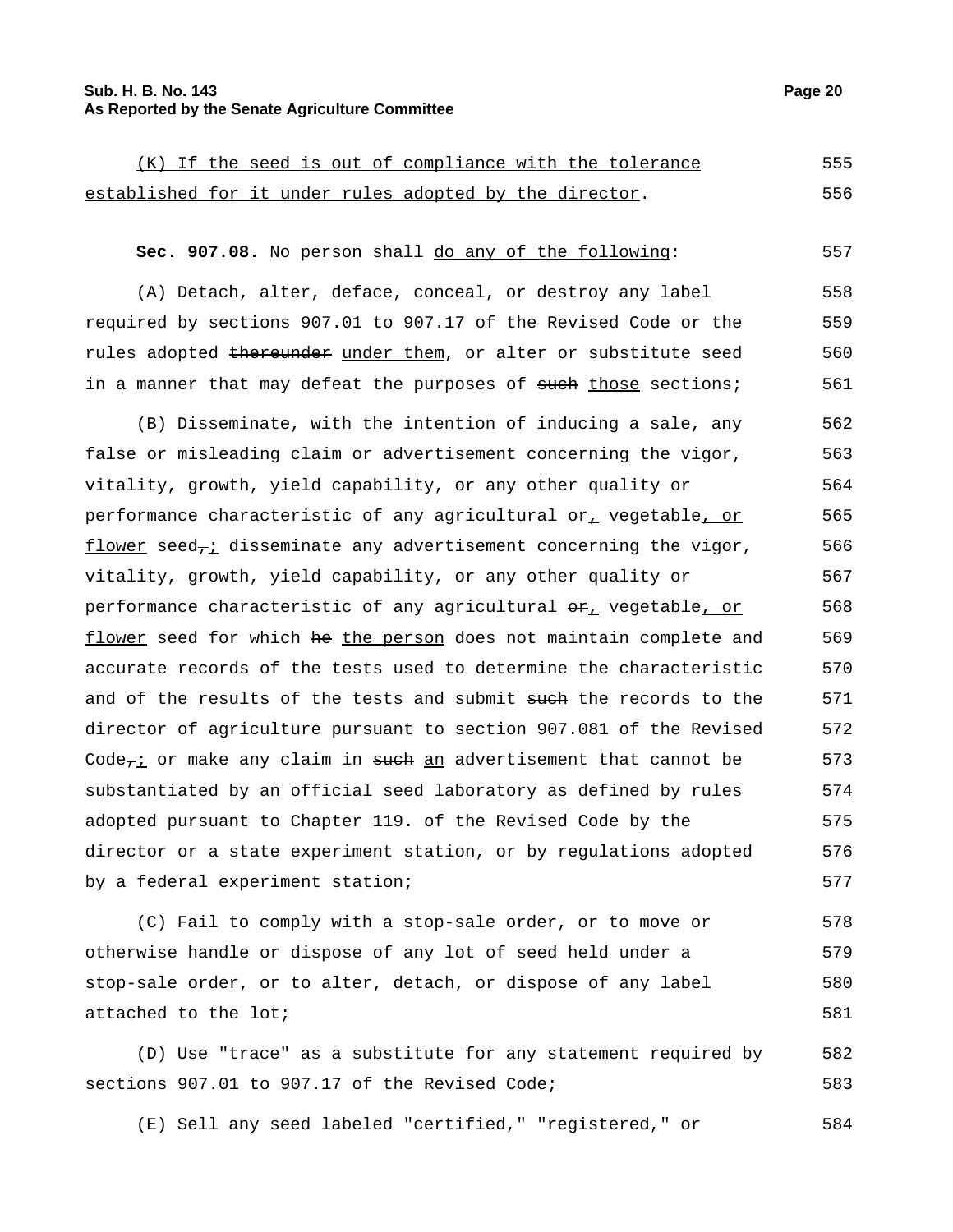## **Sub. H. B. No. 143 Page 21 As Reported by the Senate Agriculture Committee**

| "foundation" unless it has been produced and labeled in compliance                         | 585 |
|--------------------------------------------------------------------------------------------|-----|
| with the rules of a seed certifying agency+. The prohibition                               | 586 |
| established in this division does not apply to seed labeled                                | 587 |
| <u>"certified" for the purpose of describing seed that has been</u>                        | 588 |
| <u>certified as organic in accordance with 7 U.S.C. 6501 et seq.</u>                       | 589 |
| (F) Sell vegetable <u>or flower</u> seed in packets containers of                          | 590 |
| four eight ounces or less, the percentage of germination of which                          | 591 |
| is below the germination standard established by the director                              | 592 |
| under division (B)(3) of section 907.10 of the Revised Code unless                         | 593 |
| the label of the seed clearly indicates, in accordance with                                | 594 |
| section 907.03 of the Revised Code, that the germination is below                          | 595 |
| standard;                                                                                  | 596 |
| (G) Dispose of screenings from the premises where seed is                                  | 597 |
| processed in any manner contrary to regulations promulgated rules                          | 598 |
| adopted by the director of agriculture;                                                    | 599 |
| (H) Sell agricultural $\Theta_{\mathcal{F}_L}$ vegetable <u>, or flower</u> seed unless it | 600 |
| is labeled in accordance with sections 907.01 to 907.17 of the                             | 601 |
| Revised Code <sub>i</sub>                                                                  | 602 |
| (I) Sell seed for use as bird feed if it contains viable                                   | 603 |
| prohibited noxious-weed seed or viable restricted noxious-weed                             | 604 |
| <u>seed;</u>                                                                               | 605 |
| (J) Sell prohibited noxious-weed seed or restricted                                        | 606 |
| noxious-weed seed for the purpose of sowing, except sowing for                             | 607 |
| <u>research purposes;</u>                                                                  | 608 |
| (K) Sell seed that contains prohibited noxious-weed seed or                                | 609 |
| restricted noxious-weed seed that is designated under 7 C.F.R.                             | 610 |
| 201.16 as having no tolerance or that is out of compliance with                            | 611 |
| its tolerance.                                                                             | 612 |
|                                                                                            |     |

**Sec. 907.081.** Any person who disseminates, with the intention of inducing a sale, any advertisement or makes any claim 613 614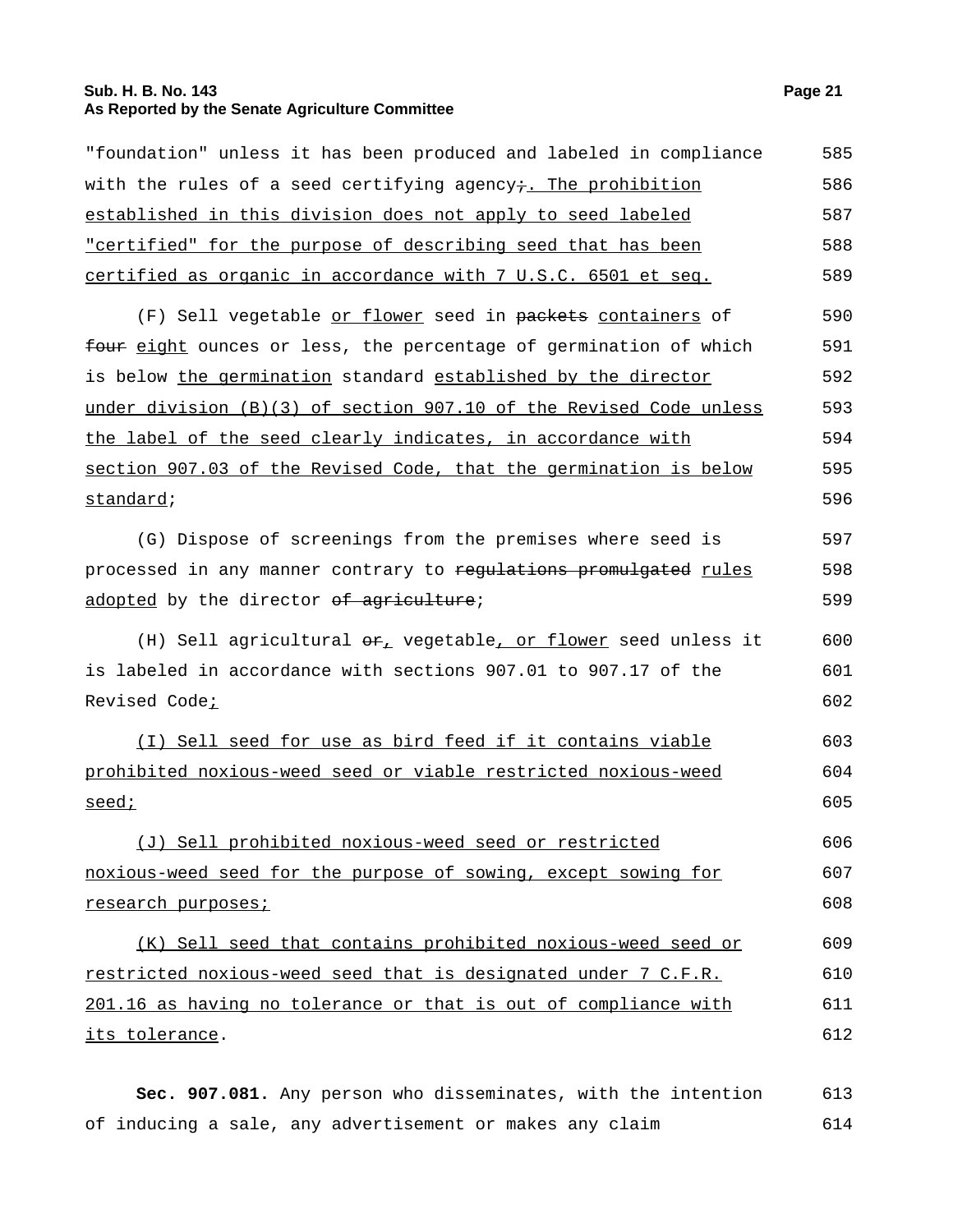#### **Sub. H. B. No. 143 Page 22 As Reported by the Senate Agriculture Committee**

concerning the vigor, vitality, growth, yield capability, or any other quality or performance characteristic of any agricultural  $\theta$ , vegetable, or flower seed shall maintain complete and accurate records of the tests used to determine the characteristic and of the results of the tests and shall submit such the records to the director of agriculture as requested by him upon request. Any person who uses an agricultural  $er_+$  vegetable, or flower seed may request the director to require the person who disseminated any advertisement concerning any of the above characteristics to submit his the person's records to the director. 615 616 617 618 619 620 621 622 623 624

In accordance with division (A) of section 907.10 of the Revised Code, the director may conduct such tests as he the director determines necessary to verify the information in such records. If his the director's tests indicate that the information in such the records is invalid or unreliable, the director may issue a stop-sale order pursuant to division (C) of section 907.11 of the Revised Code. 625 626 627 628 629 630 631

**Sec. 907.09.** (A) Sections 907.03, 907.07, and 907.08 of the Revised Code do not apply to: 632 633

(1) Agricultural  $er_{\perp}$  vegetable, or flower seed not intended for sowing purposes; 634 635

(2) Agricultural or Unprocessed agricultural, vegetable, or flower seed in storage  $\frac{1}{2}$  in the princ transported to, or consigned to a seed processing establishment: provided, that the label accompanying a shipment of the seed shall bear the statement "seed for processing" $\div$  and provided further<sub> $\tau$ </sub> that any label or other representation which that is made with respect to the unprocessed seed shall be subject to section sections 907.01 to 907.17 of the Revised Code<sub>i</sub> 636 637 638 639 640 641 642 643

(3) Agricultural, vegetable, or flower seed that is in 644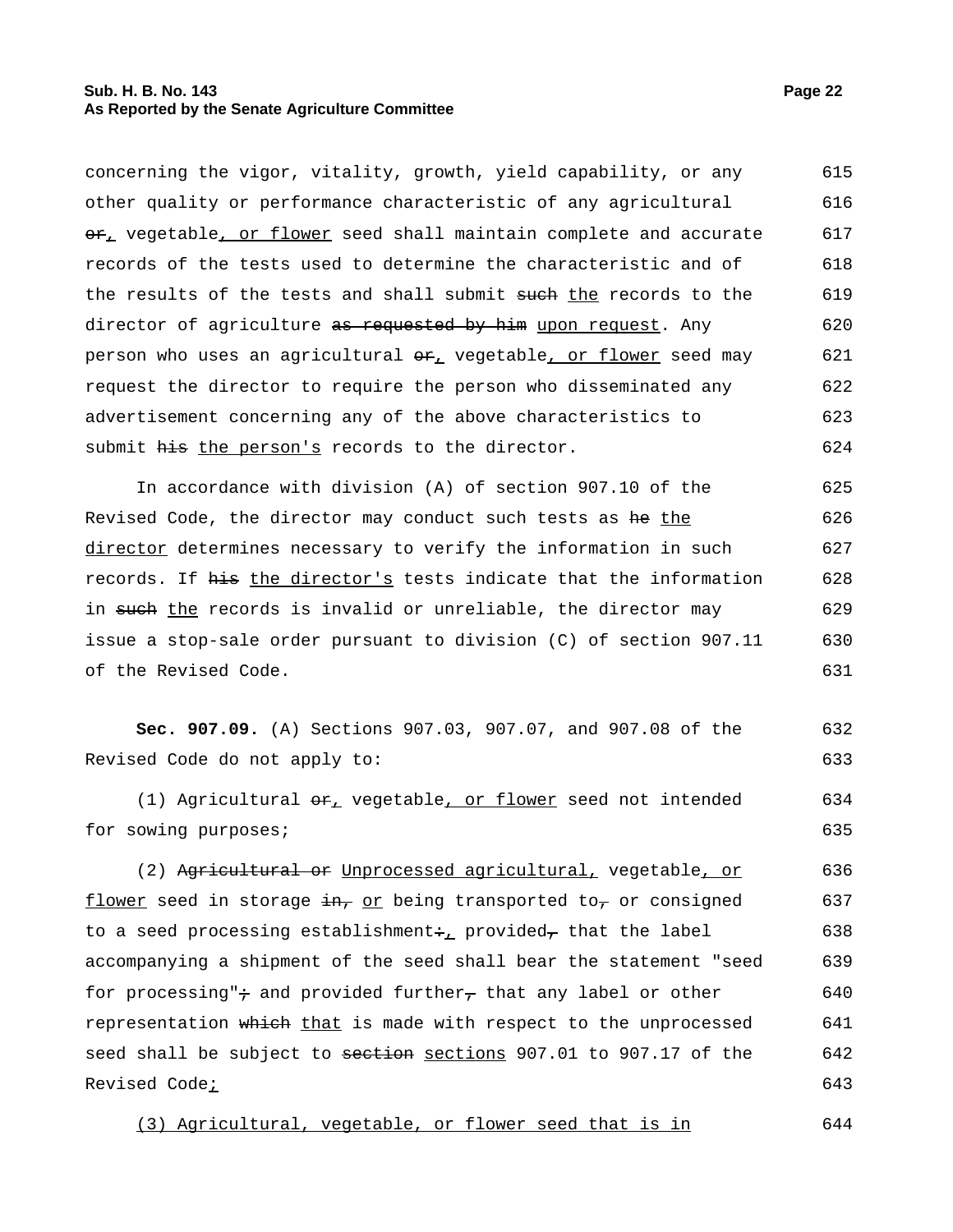## **Sub. H. B. No. 143 Page 23 As Reported by the Senate Agriculture Committee**

# interstate transport and that is governed by  $7$  C.F.R. 201.33.  $645$ (B) No person shall be subject to section 907.99 of the Revised Code for selling any agricultural or vegetable seed which

is incorrectly labeled or represented as to kind, variety, type, or origin if the seed cannot be identified by examination unless he has failed to obtain an invoice or grower's declaration stating, if required, the kind, or kind and variety, or kind and type, and origin and to take other reasonable precautions to ensure that the seed is correctly identified In the case of agricultural, vegetable, or flower seed that is being exported in bulk or containers directly to a foreign country and that is in quantities of twenty thousand pounds or more regardless of the number of lots included, the labeling requirements established under section 907.03 of the Revised Code do not apply, provided that all of the following requirements are satisfied: 648 649 650 651 652 653 654 655 656 657 658 659

(1) The omission, from each container or bulk unit, of a label with the required information is done with the knowledge and consent of the buyer of the seed prior to the transportation or delivery for transportation of the seed in international commerce. 660 661 662 663

(2) Each container has stenciled on it or bears a label containing a lot designation, variety identification, and kind identification. 664 665 666

(3) The invoice or other records accompanying and pertaining to the seed bear the information concerning the respective seeds that is required under section 907.03 of the Revised Code. 667 668 669

(4) Records are kept available to be provided to the department of agriculture upon request in order to show proof that the seed is being exported to a foreign country for distribution. 670 671 672

Sec. 907.10. The director of agriculture shall do all of the following: 673 674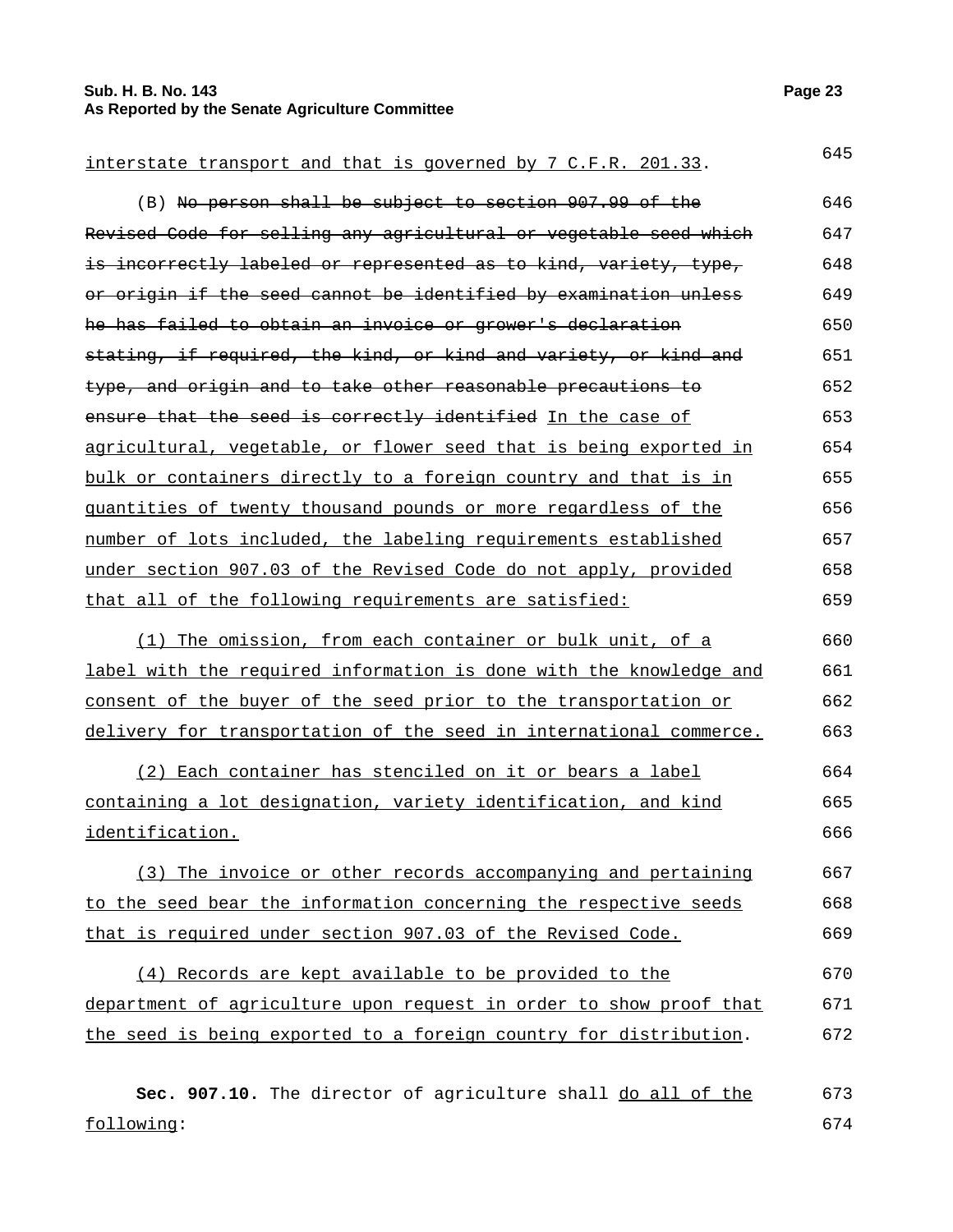## **Sub. H. B. No. 143 Page 24 As Reported by the Senate Agriculture Committee**

| (A) Sample, inspect, analyze, and test agricultural $\frac{and}{d}$  | 675 |
|----------------------------------------------------------------------|-----|
| vegetable, and flower seed sold for sowing purposes, at such times   | 676 |
| and places and to such extent as he the director regards necessary   | 677 |
| to determine whether the seed complies with section sections         | 678 |
| 907.01 to 907.17 of the Revised Code and notify promptly the         | 679 |
| person who sold the seed of any violation;                           | 680 |
| (B) <del>In</del> Adopt rules in accordance with Chapter 119. of the | 681 |
| Revised Code that do all of the following:                           | 682 |
| (1) Adopt rules and regulations governing Govern the methods         | 683 |
| of sampling, inspecting, analyzing, testing, and examining           | 684 |
| agricultural and, vegetable, and flower seed and the tolerances to   | 685 |
| be followed. The rules and regulations shall be in general accord    | 686 |
| with officially prescribed practice in interstate commerce applied   | 687 |
| in analyzing and testing the seed÷.                                  | 688 |
| (2) Establish primary prohibited and secondary restricted            | 689 |
| noxious-weed seed lists and provide for additions thereto to them    | 690 |
| and deletions therefrom from them;                                   | 691 |
| (3) Establish standards for items including, but not limited         | 692 |
| to, germination and purity for vegetable seeds seed and flower       | 693 |
| seed;                                                                | 694 |
| (4) Adopt any labeling requirements additional to those of           | 695 |
| section 907.03 of the Revised Code which that may be necessary to    | 696 |
| maintain the identification of seed in hermetically sealed           | 697 |
| packages or containers;                                              | 698 |
| (5) Establish the species of native grass that are to be             | 699 |
| included in the definition of "native grass" for purposes of         | 700 |
| sections 907.01 to 907.17 of the Revised Code;                       | 701 |
| Identify native grass seed that characteristically<br>(6)            | 702 |
| exhibits high inert matter;                                          | 703 |
| (7) Establish the tolerance for agricultural, vegetable, and         | 704 |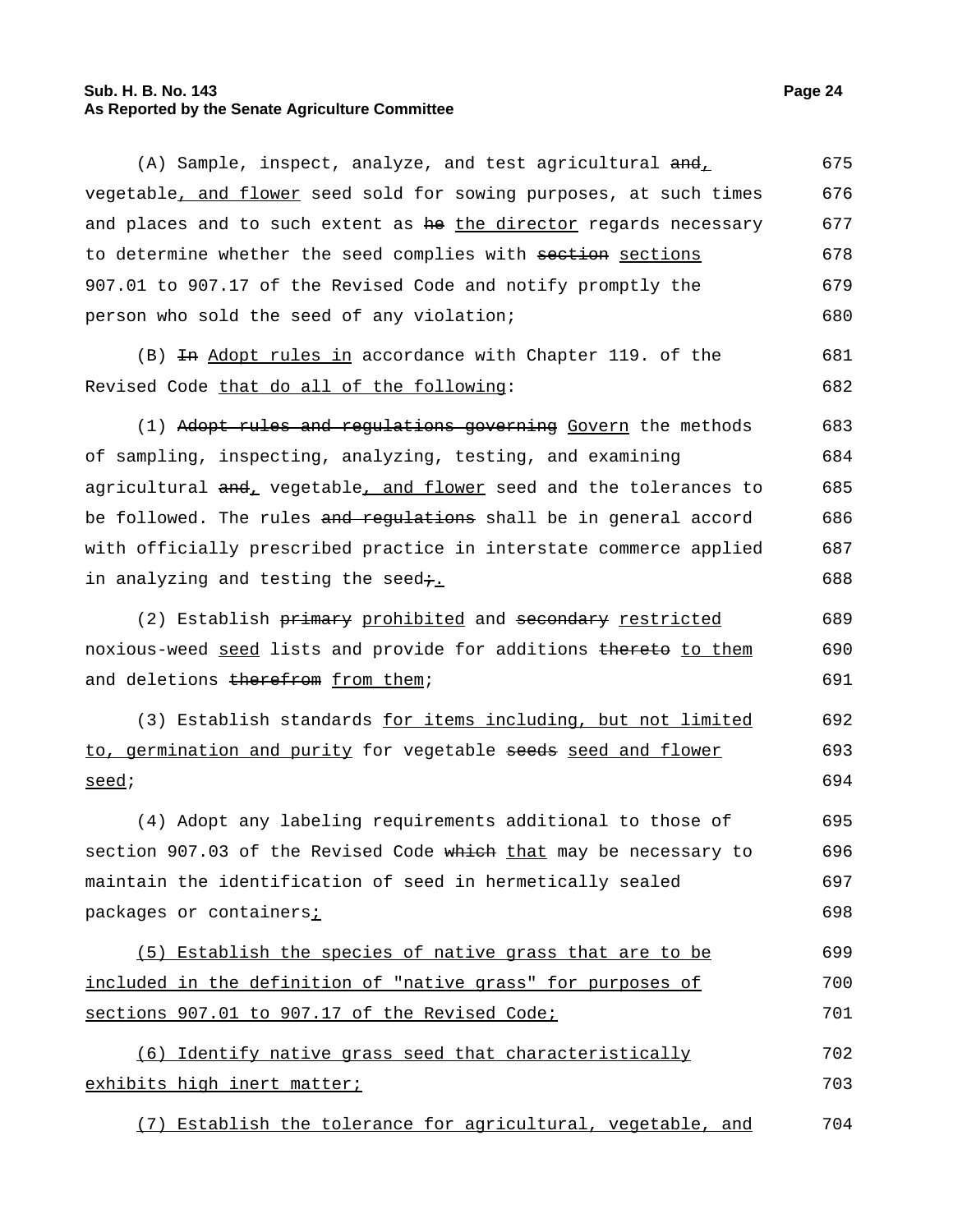| flower seed that is sold in this state;                                | 705 |
|------------------------------------------------------------------------|-----|
| (8) Establish the information that an applicant must provide           | 706 |
| on an application for a seed labeler permit that is filed under        | 707 |
| section 907.13 of the Revised Code;                                    | 708 |
| (9) Establish any other provisions that are necessary to               | 709 |
| clarify or administer the labeling requirements established in         | 710 |
| sections 907.01 to 907.17 of the Revised Code.                         | 711 |
| (C) Establish and maintain seed testing facilities or enter            | 712 |
| into agreements under which other persons are responsible for          | 713 |
| performing seed testing, employ qualified persons, and incur such      | 714 |
| expenses as that are necessary to comply with this section and         | 715 |
| section 907.11 of the Revised Code;                                    | 716 |
| (D) Provide for making purity analyses and germination tests           | 717 |
| of seeds for any person in Ohio this state;                            | 718 |
| (E) Regulate the number of samples that may be analyzed or             | 719 |
| tests that may be made for any person free of charge;                  | 720 |
| (F) Prescribe the period of time during the year when                  | 721 |
| analyses and tests will be made free of charge;                        | 722 |
| (G) Establish a schedule of fees for making analyses and               | 723 |
| tests;                                                                 | 724 |
| (H) Cooperate with the United States department of                     | 725 |
| agriculture in enforcing federal seed laws.                            | 726 |
|                                                                        |     |
| Sec. 907.12. Any lot of agricultural $er_{\perp}$ vegetable, or flower | 727 |
| seed not in compliance with sections 907.01 to 907.17 of the           | 728 |

Revised Code shall be subject to seizure on complaint of the director of agriculture to a court of competent jurisdiction in the locality in which the seed is located. If the court orders the condemnation of the seed, the seed shall be denatured, destroyed, or otherwise disposed of in compliance with the laws of this 729 730 731 732 733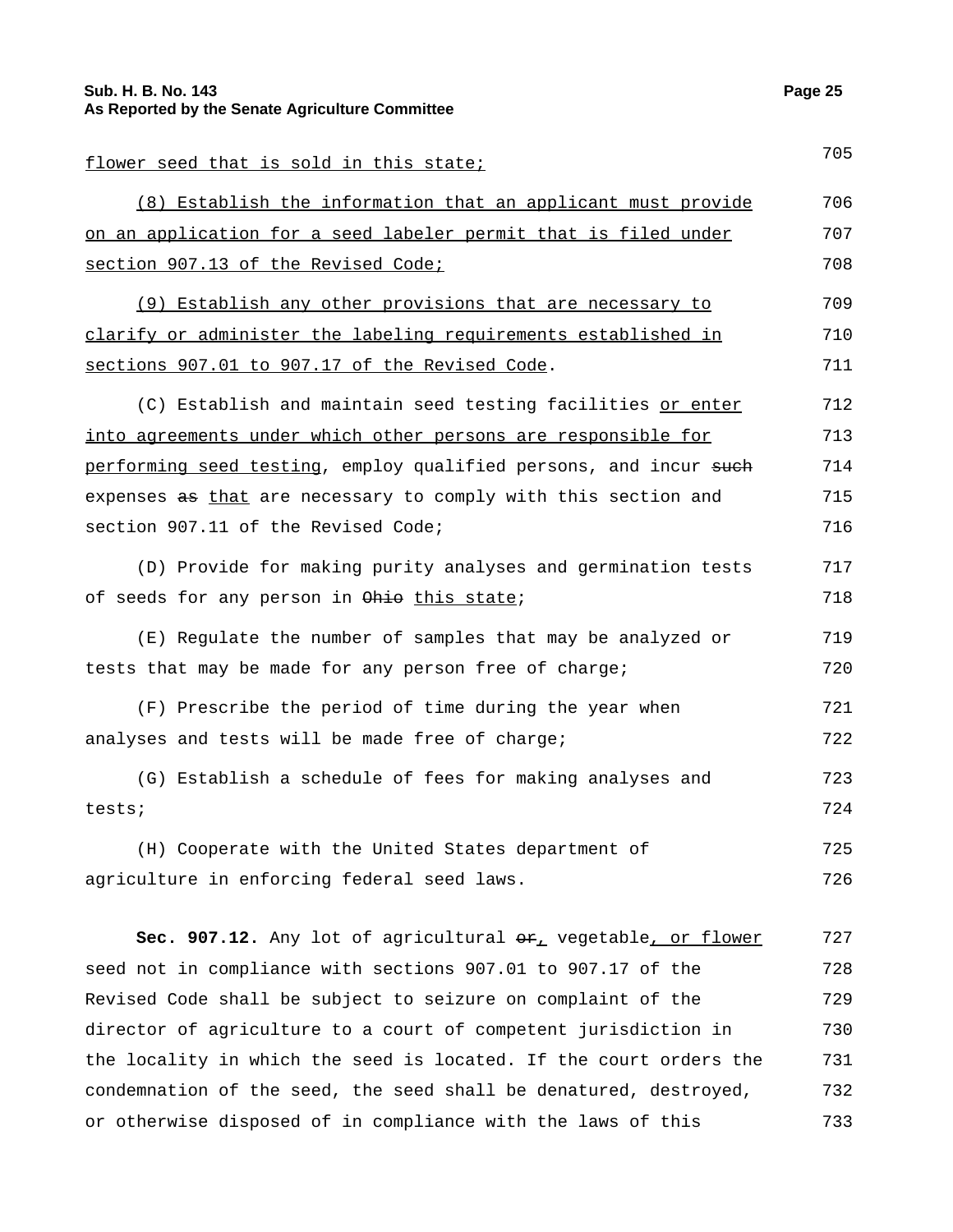## **Sub. H. B. No. 143 Page 26 As Reported by the Senate Agriculture Committee**

 $\div_L$  provided<sub>7</sub> that the court shall not order such disposition without giving the claimant an opportunity to apply to the court for the release of the seed or for permission to process or relabel it so as to be in compliance with sections 907.01 to 907.17 of the Revised Code. 734 735 736 737 738

**Sec. 907.13.** (A) No person shall sell label agricultural or, vegetable, or flower seed within or into that is intended for sale in this state, except as provided in division (F) of this section, unless he has attached to the seed container Ohio seed inspection fee tags or labels obtained from the person holds a valid seed labeler permit that has been issued by the director of agriculture in accordance with this section or, in lieu thereof, has obtained from the director a permit pursuant to division (D) of this section. 739 740 741 742 743 744 745 746 747

(B) The Ohio seed inspection fees are: 748

(1) For small grains and soybeans, four cents per one hundred pounds; 749 750

(2) For corn and grain sorghum, five cents per one hundred pounds; 751 752

(3) For vegetable seed sold at wholesale or on consignment or commission in packets of eight ounces or less, two per cent of wholesale value of the seed; 753 754 755

(4) For alfalfa, clover, grass, mixtures containing any of these, and all agricultural and vegetable seeds not specified in divisions  $(B)(1)$ ,  $(2)$ , and  $(3)$  of this section, ten cents per one hundred pounds. 756 757 758 759

(C) Each person who attaches an Ohio seed inspection fee tag or label to a seed package shall attach one or more tags or labels of the denominations provided in division (D) of section 907.14 of the Revised Code, which are nearest in value to the rates 760 761 762 763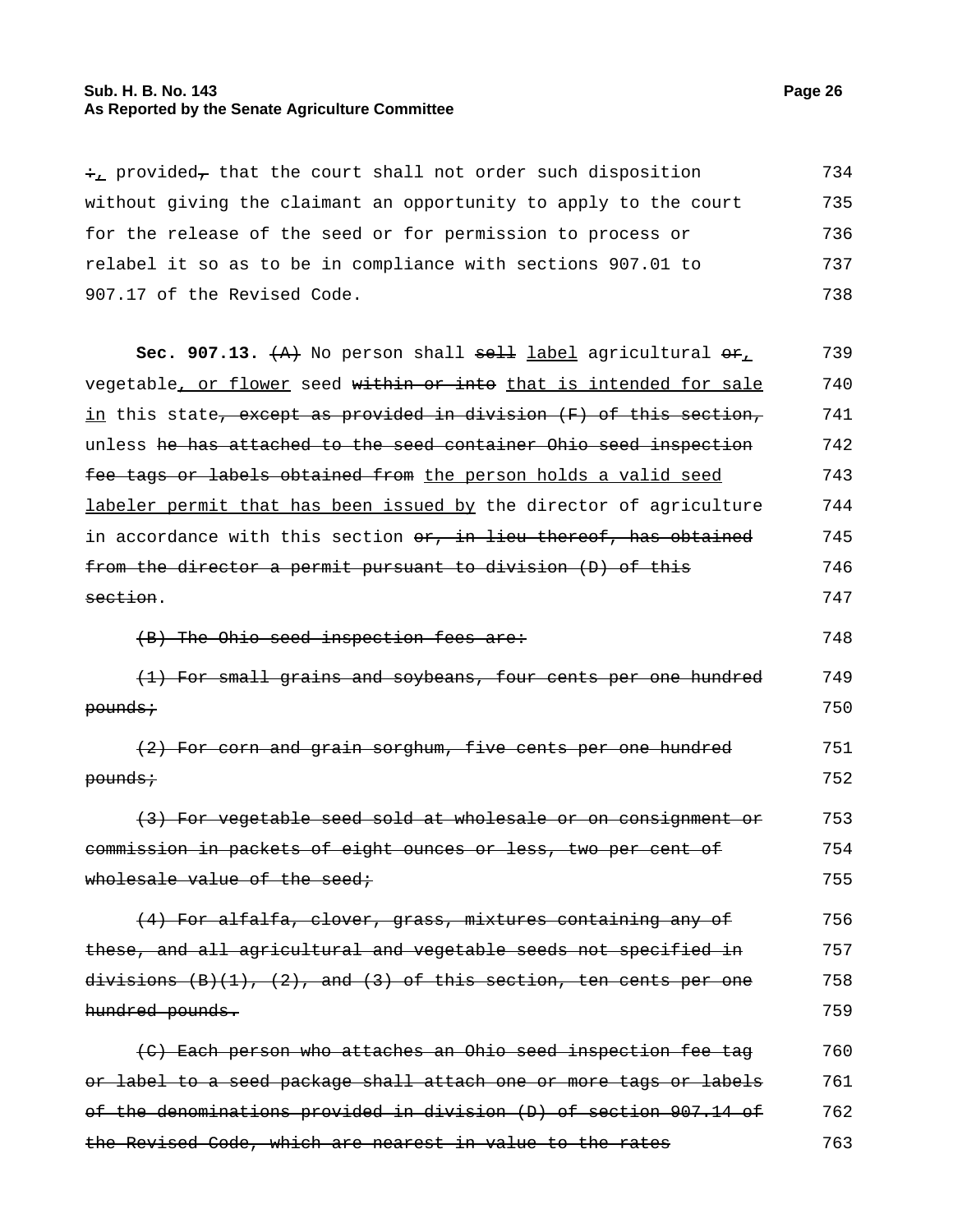## **Sub. H. B. No. 143 Page 27 As Reported by the Senate Agriculture Committee**

| established by division (B) of this section.                       | 764 |
|--------------------------------------------------------------------|-----|
| (D) Upon receipt of a ten dollar annual permit fee and a           | 765 |
| signed agreement to report sales of seed and to pay the seed       | 766 |
| inspection fees specified in division (B) of this section, the     | 767 |
| director may authorize a person to use his own tags or labels.     | 768 |
| Each person who receives a permit to use his own tags or labels    | 769 |
| $sha11$ :                                                          | 770 |
| (1) Apply his tags or labels to all seed which he sells;           | 771 |
| (2) Report to the department of agriculture prior to the           | 772 |
| first day of February of each year all sales which he made during  | 773 |
| the period from the first day of July to the thirty first day of   | 774 |
| December of the preceding year;                                    | 775 |
| (3) Report to the department prior to the first day of August      | 776 |
| of each year all sales which he made during the period from the    | 777 |
| first day of January to the thirtieth day of June of that year;    | 778 |
| (4) Pay the seed inspection fees for seed sales when the           | 779 |
| sales are reported. Any seed returned during a reporting period    | 780 |
| under a consignment contract or a contract of sale or return shall | 781 |
| be deducted from the sales report and fee payment of the following | 782 |
| reporting period.                                                  | 783 |
| (E) For each failure to report in full the amount of seed          | 784 |
| sold or to submit the required seed inspection fees in full by the | 785 |
| due date, any person who holds a permit to use his own tags or     | 786 |
| labels shall pay a penalty of ten per cent of the amount due or    | 787 |
| ten dollars, whichever is greater. Failure to pay either the fee   | 788 |
| or the penalty within thirty days after the due date is cause for  | 789 |
| eancellation of the annual permit or refusal to renew the permit   | 790 |
| without a hearing.                                                 | 791 |
| (F) No person is required to secure a permit, report seed          | 792 |

sales, and pay seed inspection fees to the department if he sells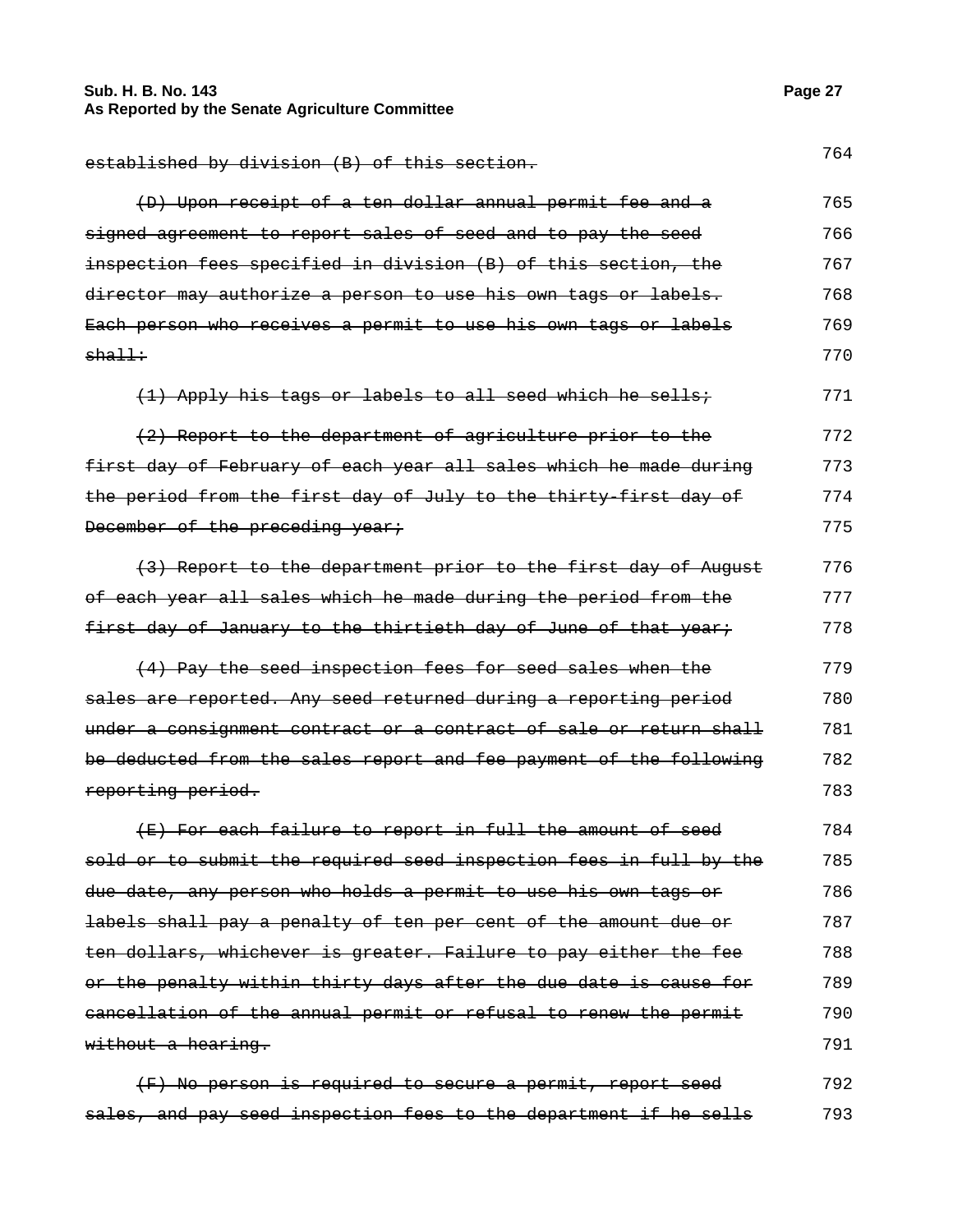#### **Sub. H. B. No. 143 Page 28 As Reported by the Senate Agriculture Committee**

only: <sup>794</sup> (1) Packages which bear Ohio seed inspection fee tags or labels; 795 796 (2) Packages which bear the tags or labels of a person who holds a permit to use his own tags or labels. 797 798 (G) A person who wishes to obtain a seed labeler permit shall file an application with the director on a form that the director provides and shall submit a permit fee in the amount of ten dollars. Such a person who labels seed under more than one name or at more than one address shall obtain a separate seed labeler permit and pay a separate permit fee for each name and address. 799 800 801 802 803 804 The applicant shall include the applicant's full name and address on the application together with any additional information that the director requires by rules adopted under section 907.10 of the Revised Code. If the applicant's address is 805 806 807 808

not within this state or it does not represent a location in this state where the director can collect samples of the applicant's seed for analysis, then the applicant shall include on the application an address within this state where samples of the applicant's seed may be collected for those purposes or shall agree to provide the director or the director's authorized representative with seeds for sampling upon request. 809 810 811 812 813 814 815

Upon receipt of a complete application accompanied by the ten-dollar permit fee, the director shall issue a seed labeler's permit to the applicant. All seed labeler permits that are issued in accordance with division (D) of under this section shall expire on the thirty-first day of December of each year regardless of the date on which a permit was issued during that year. 816 817 818 819 820 821

Each person who obtains a seed labeler permit shall label the seed that the person intends for sale in this state in accordance with the requirements established in sections 907.01 to 907.17 of 822 823 824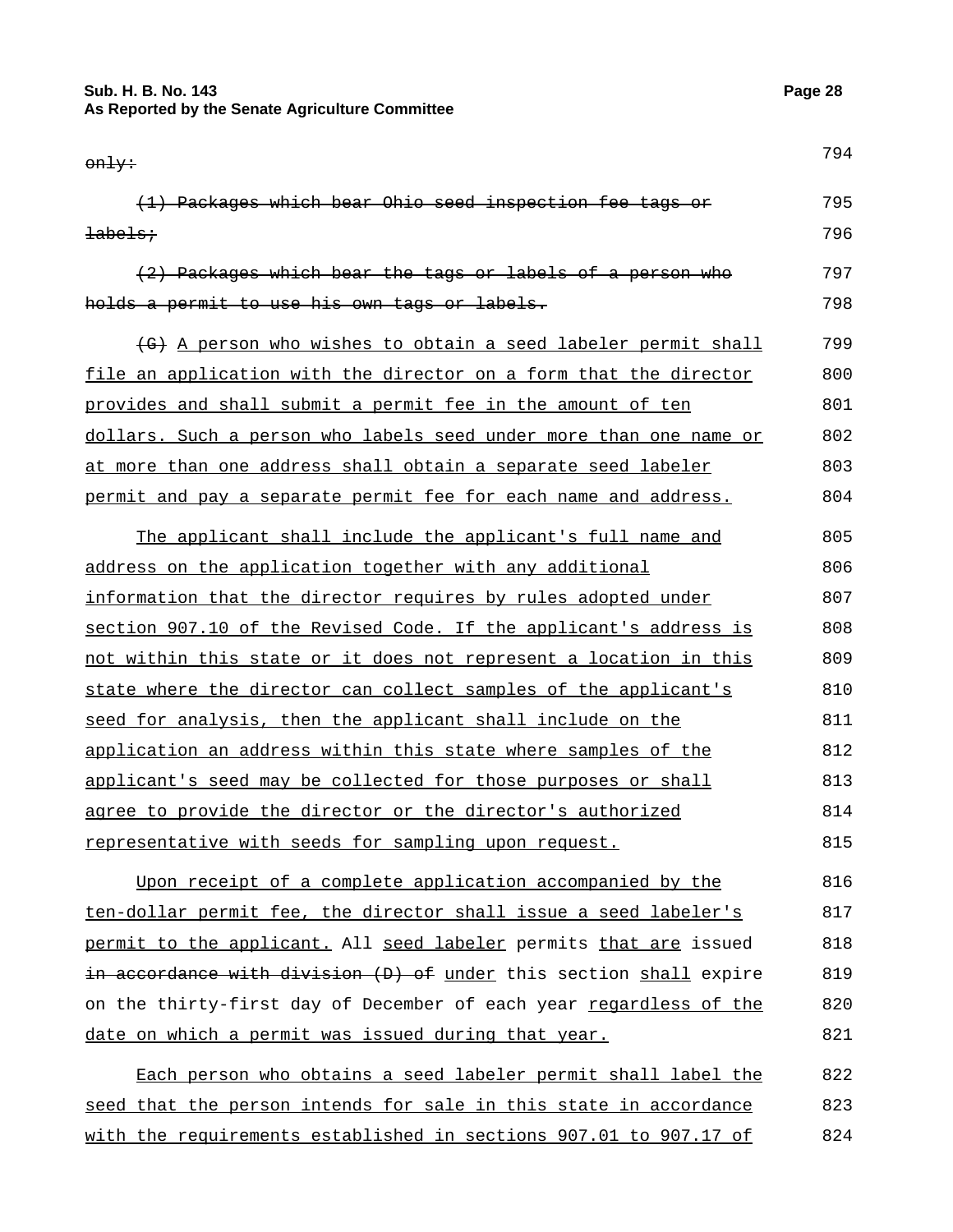#### **Sub. H. B. No. 143 Page 29 As Reported by the Senate Agriculture Committee**

| the Revised Code. Each person who holds a valid seed labeler      | 825 |
|-------------------------------------------------------------------|-----|
| permit shall keep the permit posted in a conspicuous place in the | 826 |
| principal seed room from which the person sells seed and shall    | 827 |
| comply with the reporting and fee requirements that are           | 828 |
| established in section 907.14 of the Revised Code.                | 829 |

| Sec. 907.14. (A) A person who holds a valid seed labeler              | 830         |
|-----------------------------------------------------------------------|-------------|
| permit issued under section 907.13 of the Revised Code shall          | 831         |
| report to the director of agriculture concerning the amount of        | 832         |
| seed that the person sells in this state. The report shall be made    | 833         |
| semiannually on a form that the director prescribes and provides.     | 834         |
| One semiannual report shall be filed with the director prior to       | 835         |
| the first day of February of each year with respect to all sales      | 836         |
| that the person made during the period from the first day of July     | 837         |
| to the thirty-first day of December of the preceding year. The        | 838         |
| second semiannual report shall be filed prior to the first day of     | 839         |
| August of each year with respect to all sales that the person made    | 840         |
| during the period from the first day of January to the thirtieth      | 841         |
| day of June of that year.                                             | 842         |
| (B) A person who holds a valid seed labeler permit shall              | 843         |
| $in$ glude with each gemisnnual repert a good fee baged on the amount | $O$ $A$ $A$ |

include with each semiannual report a seed fee based on the amount of the seed that the person sold during that reporting period as follows: 844 845 846

(1) For soybeans and small grains, including barley, oats, rye, wheat, triticale, and spelt, four cents per one hundred pounds; 847 848 849

(2) For corn and grain sorghum, five cents per one hundred pounds; 850 851

(3) For vegetable and flower seed sold at wholesale or retail or on consignment or commission in containers of eight ounces or less, two per cent of the wholesale value of the containers of 852 853 854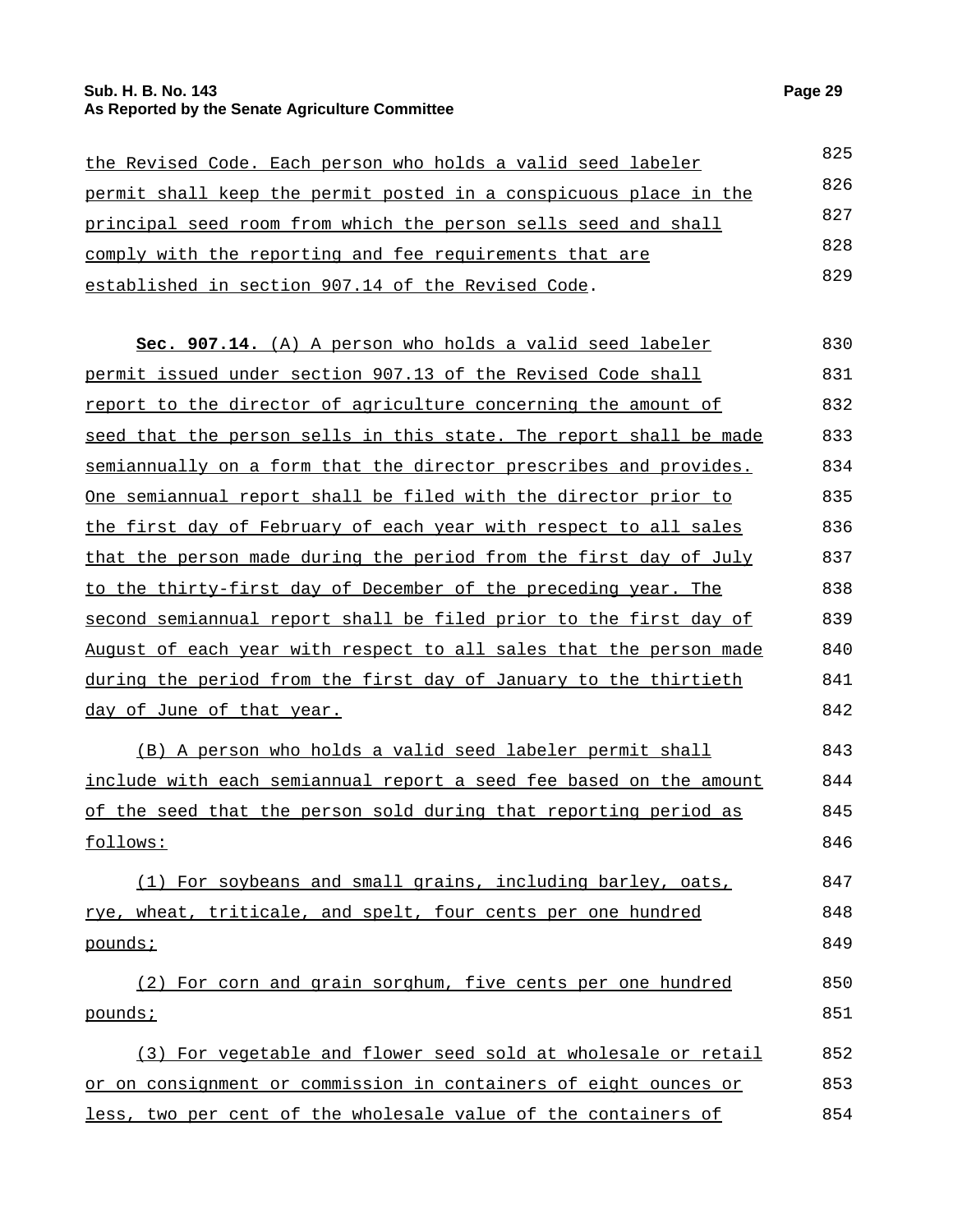#### **Sub. H. B. No. 143 Page 30 As Reported by the Senate Agriculture Committee**

retail value of the containers of seed;

| (4) For alfalfa, clover, grass, native grass, mixtures            | 857 |
|-------------------------------------------------------------------|-----|
| containing any of these, and all agricultural, vegetable, and     | 858 |
| flower seeds not specified in divisions $(B)(1)$ to $(3)$ of this | 859 |
| section, ten cents per one hundred pounds.                        | 860 |

If the total amount of the seed fee that is due is less than five dollars, the person shall pay the minimum seed fee, which is five dollars. 861 862 863

(C) For each failure to report in full the amount of seed sold or to submit the required seed fees in full by the due date, a person who holds a valid seed labeler permit shall pay a penalty of ten per cent of the amount due or fifty dollars, whichever is greater. Failure to pay either the fee or the penalty within thirty days after the due date is cause for suspension or revocation by the director of the seed labeler permit or refusal, without a hearing, to issue a subsequent seed labeler permit for which the person applies. 864 865 866 867 868 869 870 871 872

(D) This section does not apply to governmental entities that donate seed for conservation purposes. 873 874

**Sec. 907.15.** The director of agriculture may suspend, revoke, or refuse to issue a permit to label seed for any violation of sections 907.01 to 907.17 of the Revised Code. No permit to label seed shall be suspended or revoked except for failure to pay either the fee or penalty provided in section  $907.13$  907.14 of the Revised Code until the permit holder thereof has been given a hearing by the director in regard to the proposed suspension or revocation or unless a hearing is waived by the nonappearance of the permit holder at the time and place designated by the director. Any appeal from any such suspension, revocation, or 875 876 877 878 879 880 881 882 883 884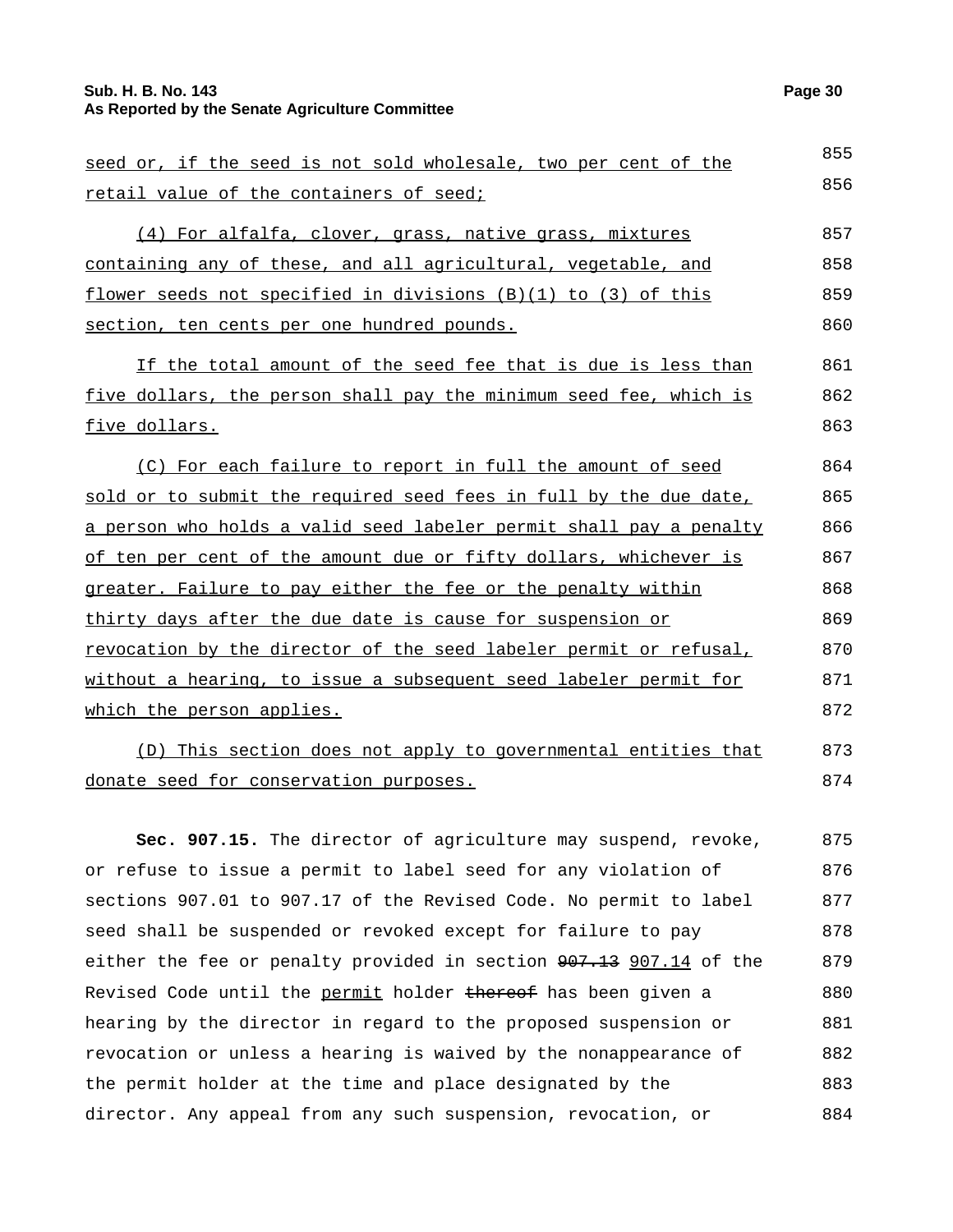#### **Sub. H. B. No. 143 Page 31 As Reported by the Senate Agriculture Committee**

| Sec. 907.16. All money received from permit fees, seed             | 887 |
|--------------------------------------------------------------------|-----|
| inspection fees, packet seed inspection stamps, purity analysis    | 888 |
| and germination test fees, sales of seized or condemned seed, and  | 889 |
| fines recovered under sections 907.01 to 907.17 of the Revised     | 890 |
| Gode collected by the director of agriculture under sections       | 891 |
| 907.01 to 907.17 of the Revised Code shall be paid to the director | 892 |
| of agriculture. The director shall deposit the money deposited     | 893 |
| into the treasury of the state to the credit of the general        | 894 |
| revenue fund seed fund, which is hereby created in the state       | 895 |
| treasury. Money credited to the fund shall be used to administer   | 896 |
| and enforce those sections and rules adopted under them.           | 897 |

**Sec. 907.31.** Any person who submits an application for the registration of a brand of legume inoculant shall pay annually, prior to the first day of August January, a registration and inspection fee based on his dollar sales volume of that brand in Ohio within the twelve month period ending the last day of June immediately preceding the registration renewal date, in accordance with the following schedule: 898 899 900 901 902 903 904  $0.95$ 

|                                                | $(A)$ One dollar up to ten thousand dollars volume, the | 905 |
|------------------------------------------------|---------------------------------------------------------|-----|
| registration fee shall be twenty-five dollars. |                                                         | 906 |

|  |                                                      | (B) Ten thousand one dollars up to twenty thousand dollars | 907 |
|--|------------------------------------------------------|------------------------------------------------------------|-----|
|  | volume, the registration fee shall be fifty dollars. |                                                            | 908 |

(C) Twenty thousand one dollars and over volume, the registration fee shall be one hundred dollars. 909 910

(D) Brands not previously registered for sale in Ohio will pay the minimum registration fee of twenty-five dollars in the amount of fifty dollars per brand. 911 912 913